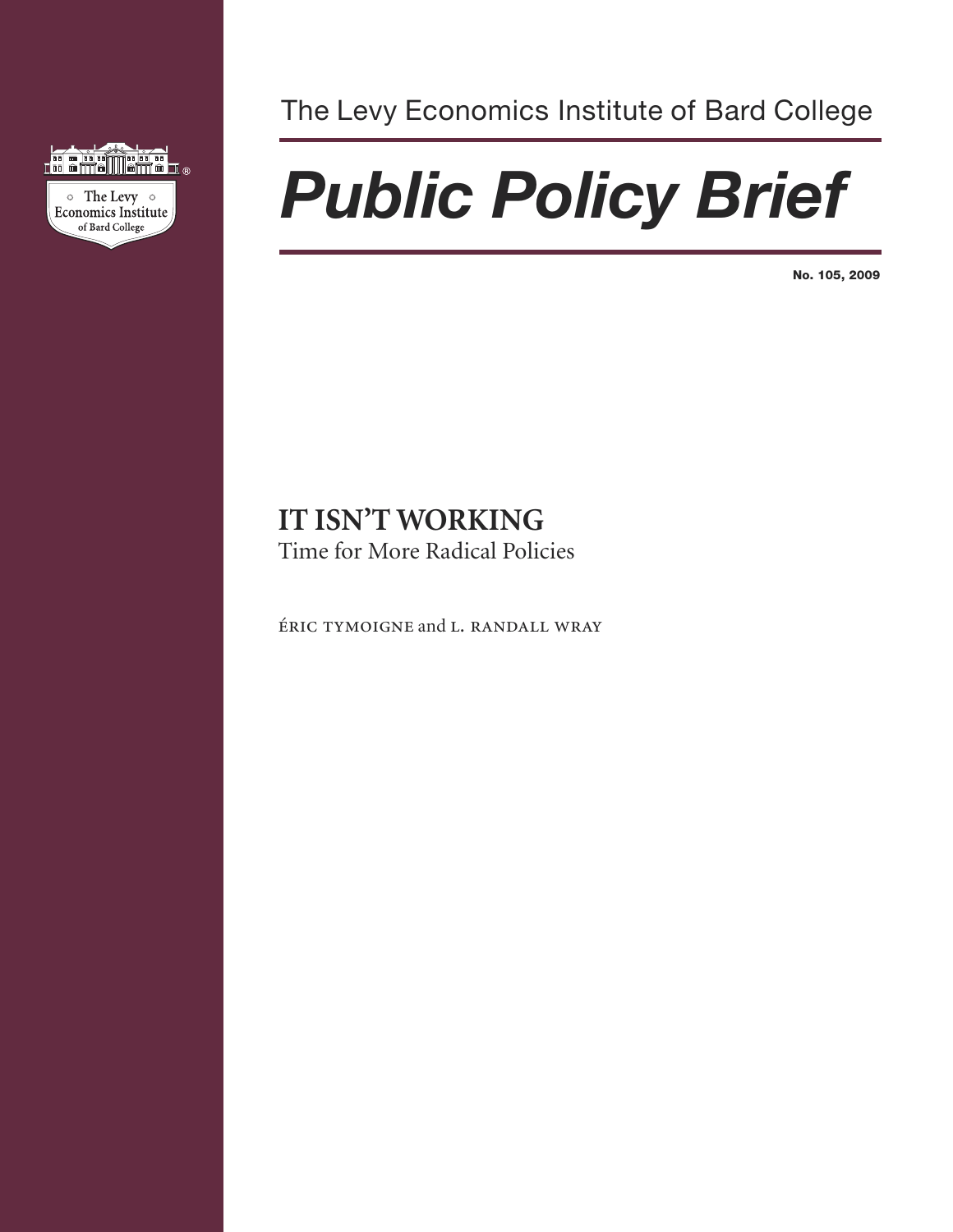# **Contents**

#### **3 Preface**

Dimitri B. Papadimitriou

## **4 It Isn't Working** Éric Tymoigne and L. Randall Wray

#### **21 About the Authors**

The Levy Economics Institute of Bard College, founded in 1986, is an autonomous research organization. It is nonpartisan, open to the examination of diverse points of view, and dedicated to public service.

The Institute is publishing this research with the conviction that it is a constructive and positive contribution to discussions and debates on relevant policy issues. Neither the Institute's Board of Governors nor its advisers necessarily endorse any proposal made by the authors.

The Institute believes in the potential for the study of economics to improve the human condition. Through scholarship and research it generates viable, effective public policy responses to important economic problems that profoundly affect the quality of life in the United States and abroad.

The present research agenda includes such issues as financial instability, poverty, employment, gender, problems associated with the distribution of income and wealth, and international trade and competitiveness. In all its endeavors, the Institute places heavy emphasis on the values of personal freedom and justice.

Editor: W. Ray Towle Text Editor: Barbara Ross

The Public Policy Brief Series is a publication of The Levy Economics Institute of Bard College, Blithewood, PO Box 5000, Annandale-on-Hudson, NY 12504-5000. For information about the Levy Institute, call 845-758-7700 or 202-887-8464 (in Washington, D.C.), e-mail info@levy.org, or visit the Levy Institute website at www.levy.org.

The Public Policy Brief Series is produced by the Bard Publications Office.

Copyright © 2009 by The Levy Economics Institute. All rights reserved. No part of this publication may be reproduced or transmitted in any form or by any means, electronic or mechanical, including photocopying, recording, or any information-retrieval system, without permission in writing from the publisher.

ISSN 1063-5297 ISBN 978-1-931493-99-4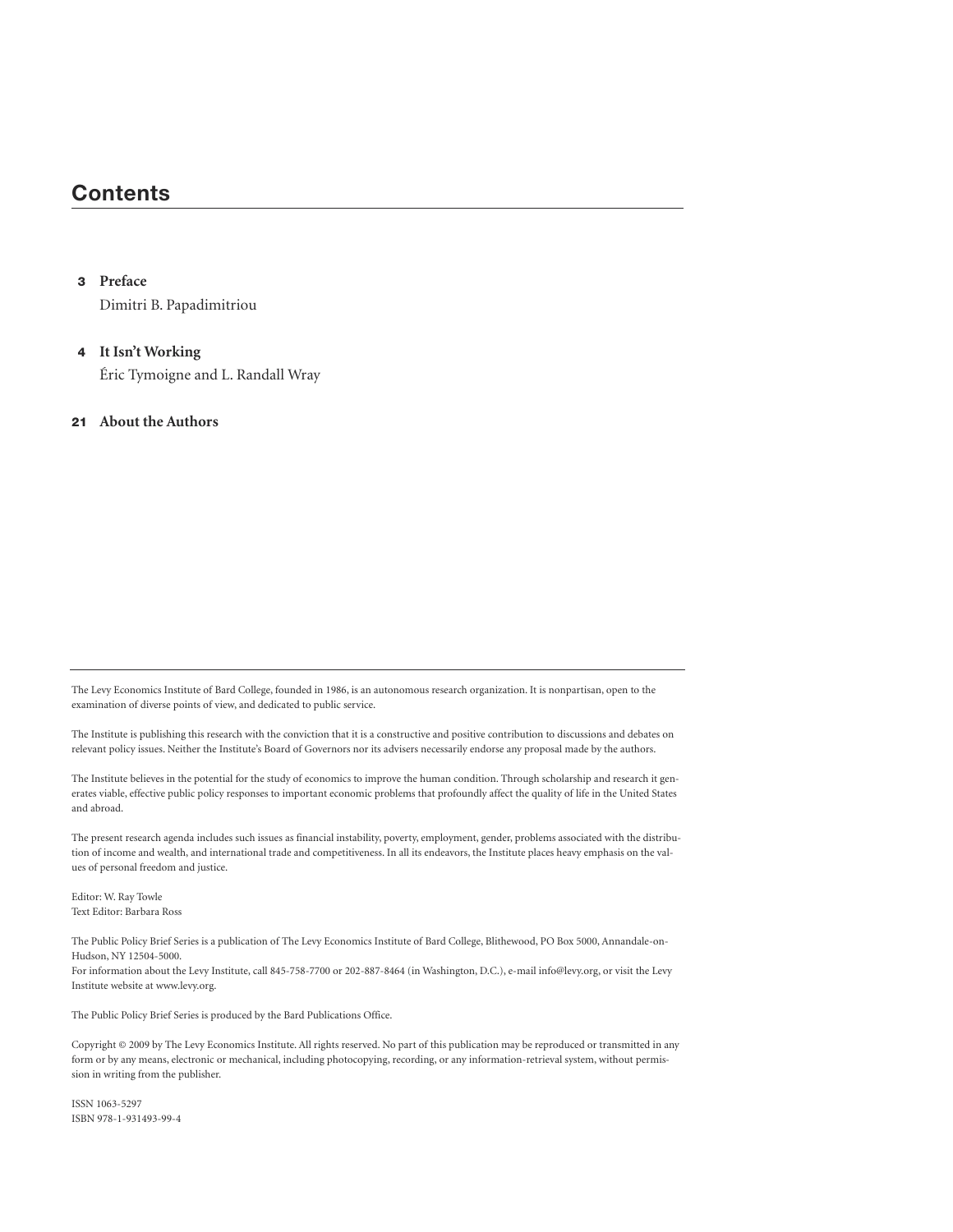# **Preface**

The Obama administration has implemented several policies to "jump-start" the U.S. economy. Two core premises are that monetary measures are required to strengthen the financial system before the rest of the economy can recover, and that most major banks have a temporary liquidity problem induced by malfunctioning financial markets.The administration's efforts have largely focused on preserving the financial interests of major banks.

Research Associate Éric Tymoigne and Senior Scholar L. Randall Wray believe that maintaining the status quo is not the solution, since it overlooks the debt problems of households and nonfinancial businesses—re-creating the financial conditions that led to disaster will set the stage for a recurrence of the Great Depression or a Japanese-style "lost decade."They recommend a more radical policy agenda, such as federal spending programs that directly provide jobs and sustain employment, thereby helping to restore the creditworthiness of borrowers, the profitability of firms, and the fiscal position of state and federal budgets.

The authors describe the leveraging of income and equity by households, firms, and financial institutions as the underlying cause of the crisis.Asthe level of risky assets on the banks'balance sheets rose, the rate of profit in the finance, insurance, and real estate sectors accelerated. According to Hyman P. Minsky, banks with higher leverage and profit rates must grow faster in order to maintain a certain level of profitability. History shows that lending against expected increases in asset values is almost always a recipe for trouble. Since leverage is highly procyclical, an unconstrained financial system will tend toward explosive growth during a boom. The notion that legislated capital requirements (such as those inherent in the Basel agreements) can constrain growth and risk is, therefore, flawed. And the argument that the U.S. government had to inject capital and get the bad assets off the books in order to encourage banks to lend again is nonsensical. More lending, say the authors, is not a solution to excessive leverage and debt.

There has been a long-term trend toward nonbank financial institutions (the "shadow banking sector") and the "originate to distribute" model. The public scolding of banks for "not providing credit" is misplaced, since the "shadow" sector is shrinking balance sheets and cutting off credit. The market wants more deleveraging because of solvency risks, not liquidity problems, so there will be no sustainable recovery until these debts are reduced and incomes begin growing again.

While Washington's focus is on the staggering government debt and unsustainable fiscal deficits, the real concern should be the debt level of the private domestic sector. It is important to recognize that government debt is low relative to the size of the U.S. economy, and deleveraging in the private sector cannot happen without an expansion of the government deficit. Otherwise, there is risk of a full-blown debt-deflation process. The current approach of the financial institutions that created the mess is to discourage loan renegotiations and modifications because preventing resolution is more profitable, based on the money to be made by squeezing debtors with fees and penalties. This explains why current policies have failed to keep people in their homes. And the promise to create three million new jobs when there are already 9.5 million fewer jobs than at the start of the downturn indicates that current efforts are grossly insufficient. The financial bailout has crowded out more sensible spending policies.

The authors maintain that the government's programs will not work unless they deal with the core issue: many financial institutions are probably insolvent and should not be saved because they form a barrier to sustainable recovery. Policy should downsize the trade- and fee-driven financial sector, reduce monopoly power, increase supervision and regulation (and restore proper underwriting), and favor small, independent financial institutions. Policy should also support countercyclical government employment programs such as those created under the New Deal, help households to restructure their finances and remain in their homes, and reallocate commitments that favor the financial sector.

As always, I welcome your comments.

Dimitri B. Papadimitriou, *President* October 2009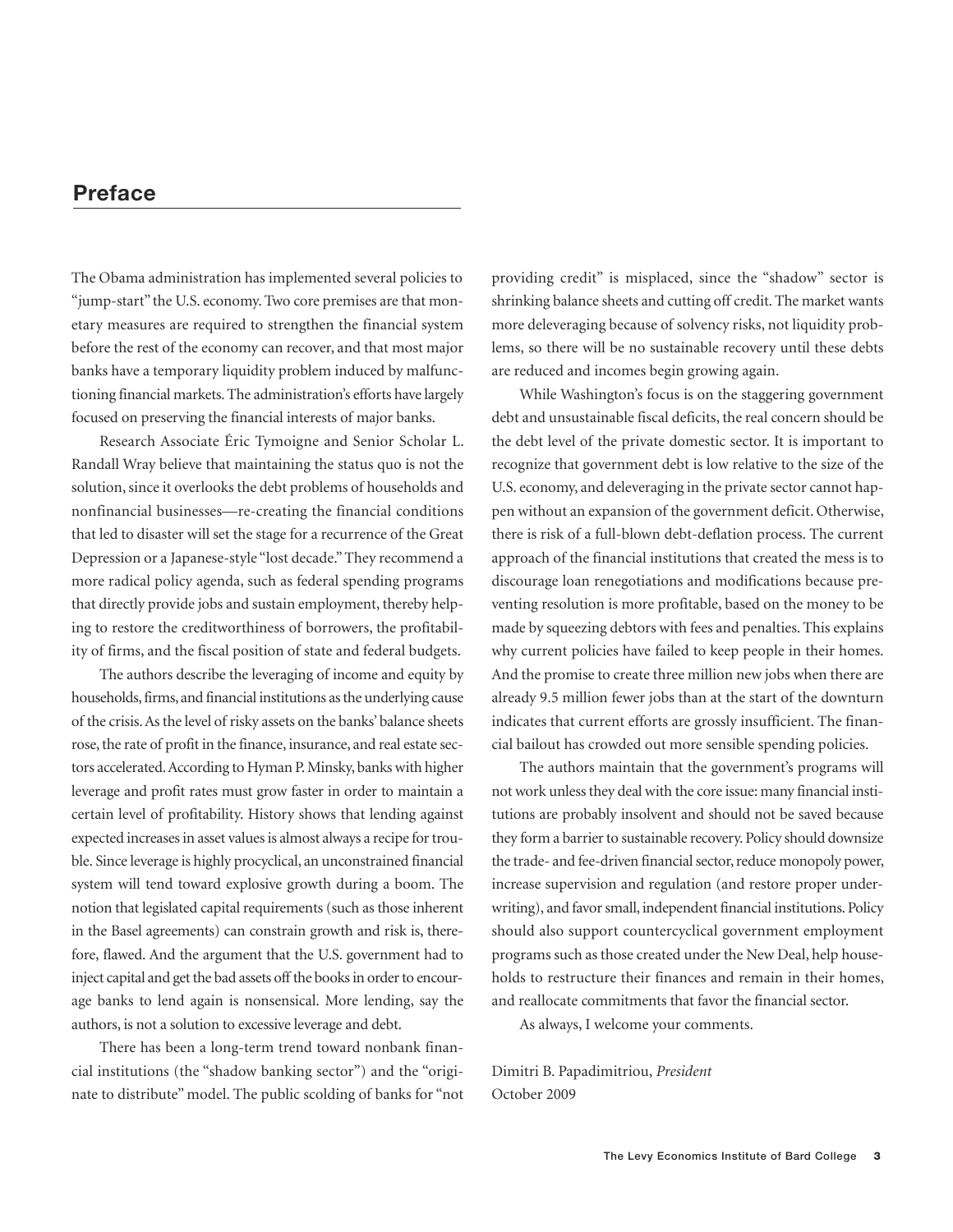#### **Introduction**

With employment numbers dropping rapidly, the finances of state governments, households, and businesses worsening, and highly leveraged financial institutions overwhelmed by a mountain of "legacy" assets, the Obama administration has had a lot to deal with in its first few months in office. Unfortunately, like the Bush administration before it, the Obama team appears to be trying to re-create the bubbly financial conditions that led to disaster. This tack is not likely to succeed, and it is displacing policies that might actually prevent a recurrence of the Great Depression. Even if the \$23.7 trillion the federal government has so far allocated in the form of spending, lending, and guarantees does preserve the status quo, we believe it will merely set the stage for another—bigger—financial crisis a few years down the road. This is why we recommend an abrupt change of course and the pursuit of a more radical policy agenda.

Instead of trying to revive the productive economy, most of the recovery effort so far has consisted of CPR for Wall Street. Fearing what it might find if it actually examined the books of financial institutions in detail, the administration put a chosen handful through a wimpy "stress test" after announcing that none would fail. Rather than closing massively insolvent institutions, Washington continues to allow them to conduct "business as usual," and to show questionable profits so that they can pay out big bonuses to the geniuses who created the toxic waste that brought on the crisis.

In short, current policy serves to preserve the interests of big financial companies rather than to implement government programs that would *directly* sustain employment and restore state finances. To make matters worse, the Obama administration is already preoccupied with "paying for" additional spending through tax hikes, or through spending cuts elsewhere. It does not appear to be willing to let the fiscal position of the federal budget grow as needed to meet current challenges. We suspect the balanced-budget craziness will get worse during the next election season—much as President Roosevelt's 1936 campaign tied him to fiscal tightening that threw the economy back into depression in 1937.

The U.S. economy is crushed by massive indebtedness in the financial and household sectors, so maintaining the status quo is not a solution. Proposals to relieve debt burdens by encouraging lenders to renegotiate mortgages have failed miserably, and personal income is falling at a terrifying rate. Already, 6.5 million people have lost their jobs, including 500,000 in June 2009 alone. The administration's promise that the stimulus package will create 3.5 million jobs over the next two years is unsatisfying in the face of these challenges.

We need federal government spending programs to provide jobs and incomes that will restore the creditworthiness of borrowers and the profitability of firms.We need a swift and detailed investigation of financial institutions' balance sheets, and resolution of those firms found to be insolvent.We need to downsize financial institutions that are "too big to fail" while putting in place new regulations and supervisory practices to lessen the possibility of system fragility as the economy recovers. We need a package of policies to relieve households of intolerable debt burdens. And, given that the current crisis was fueled in part by a housing boom, we need to find a way to deal with the oversupply of homes and high vacancy rates that are driving down real estate values and increasing the social costs for communities. And we've got to rein in the money managers that seem to be dictating policy.

#### **How Did We Get Here?**

In a word: leverage. There are different kinds of leverage, and we used them all.Income was leveraged by households and by firms in order to take on more debt. For the past dozen years, scholars at the Levy Institute have been warning about the consequences of a practically unbroken deficit spending spree, as evidenced by exceptionally high debt-to-income ratios (see the following section). Many financial institutions leveraged equity using highly complex proprietary models to assess risk and expand balance sheets to the maximum extent under the capital requirements of Basel II. They also leveraged safe, liquid assets (e.g., reserves and Treasuries) and increased the level of risky assets as a proportion of their balance sheets. Banks moved assets off balance sheet and into "special purpose vehicles" in order to avoid capital requirements. Overall, there was an increase in financial sector "layering," as the nominal value of financial assets and liabilities grew much faster than GDP. Indeed, the debt of financial institutions grew much faster than other private sector debt.

We could say that the FIRE (finance, insurance, and real estate) sector "leveraged" the rest of the economy, as its employ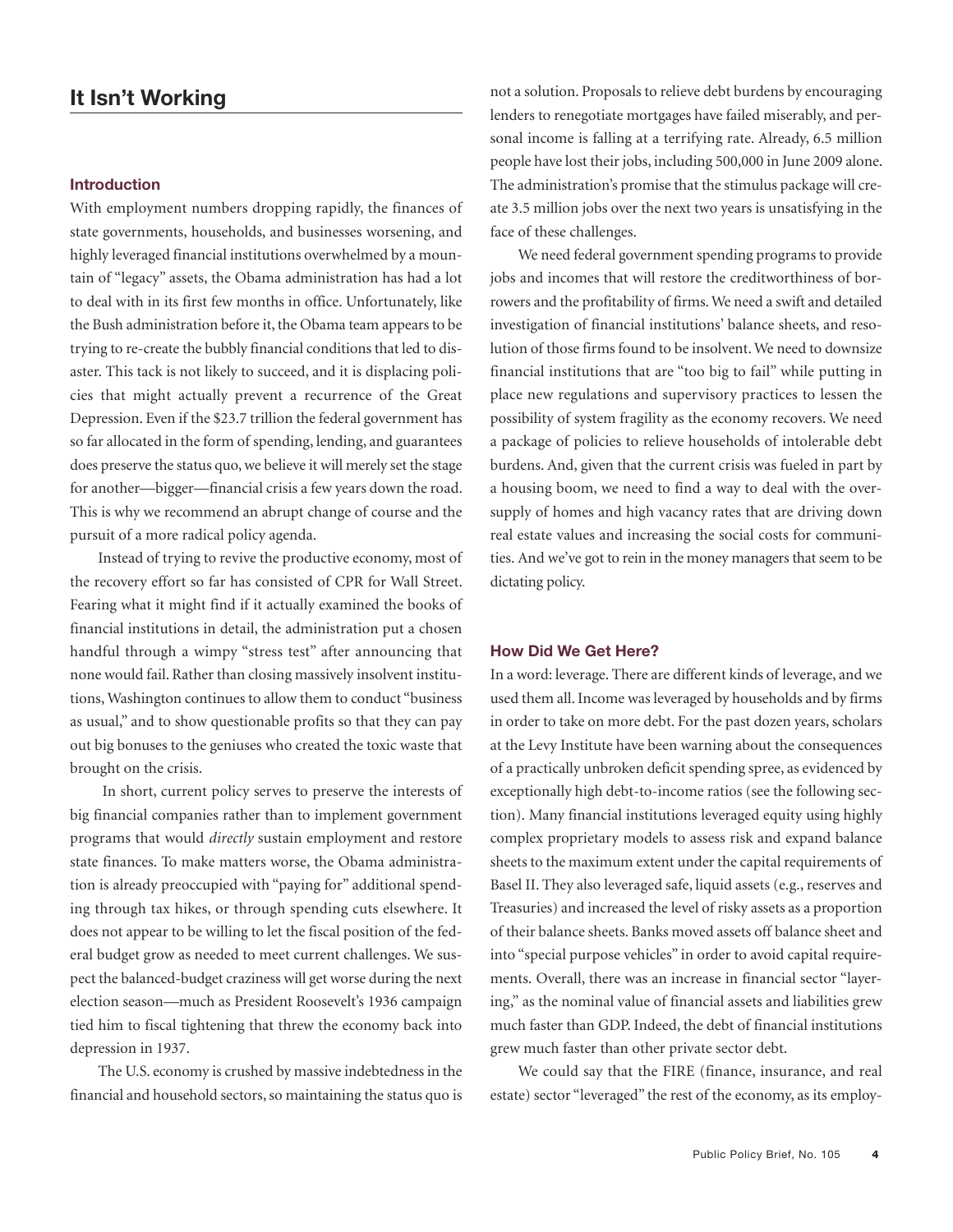ment and profits not only expanded but also accelerated (the sector received 40 percent of the nation's profits before the bust). Recent revisions to the U.S. national accounts show that Americans spend more on financial services and insurance (8.2 percent of personal consumption, or \$832 billion annually) than on food and beverages consumed at home (7.9 percent).In 1995, that pattern was reversed (7.2 versus 9 percent).While we prefer not to get into a sterile argument about "productive" versus "unproductive" labor, it appears in retrospect that the FIRE sector has played an outsized role in recent years (like the tail wagging the economy's dog).All efforts are aimed at keeping leverage high, while the Federal Reserve (Fed) and Treasury try to get banks to lend again—as if another debt bubble were the cure for an ailing economy.

As Hyman P. Minsky argued, banking is an unusual profitseeking business because it is based on very high leverage ratios. Further, banks serve an important public purpose, so they have access to the lender of last resort (the Fed) and government guarantees. Those guarantees provide cheap and virtually unlimited credit in the form of insured (bank) deposits. Because creditors (depositors) will not lose if the banks fail, they feel little need to supervise bank activities (i.e., there is no "market discipline"). The banks, in turn, can increase profits on equity by raising the return on assets under a given capital ratio and by reducing the ratio of capital to assets (increasing leverage). These actions increase the risk but can dramatically raise profitability without upping the amount of capital at risk, since the government insurer will absorb any equity losses on bad assets.

Minsky (2008) provided a simple example. Consider a bank with \$25 billion in assets, \$1.25 billion in capital, \$187.5 million in profits after taxes, and an allowance for loan losses. Its assetto-capital (or leverage) ratio is 20, its return on assets is 0.75 percent, and its profit on equity is 15 percent (20\*0.75).Assume that the bank's rival also has \$25 billion in assets and earns \$187.5 million in profits but its equity is \$2.085 billion, for a leverage ratio of 12. While the rival earns the same return on assets, it earns 9 percent on equity. It can increase profits either by earning more on assets (by taking on riskier assets, all else equal) or by increasing its leverage ratio (by acquiring more assets against its larger capital base). Note that the disparity in profitability due to the difference in leverage ratios is dramatic: if the rival increases its leverage to 20, it expands its assets to \$41.7 billion and its profits to \$312.75 million, which is equivalent to the profit rate of 15 percent enjoyed by the other bank. Using the

same amount of capital, the rival bank increases its loans and deposits by \$16.7 billion,while its owners'total exposure to losses remains at \$2.085 billion. However, the government insurer's exposure increases by \$16.7 billion.

As Minsky also noted, simple arithmetic shows that banks with higher leverage and profit rates must grow faster to maintain a certain level of profitability, especially when shareholders impose a specific return-on-equity target. Assuming a dividend payout ratio of one third, banks earning a 15 percent profit rate will accumulate capital at a 10 percent annual growth rate. To maintain a leverage ratio of 20, asset and deposit liabilities must increase by 20 times the increase of capital each year. Moreover, assets will have to grow at an even faster rate if the return on assets increases under a given leverage ratio, or if the bank increases its leverage ratio. Both of these events are likely in a boom, and this explains why an otherwise unconstrained financial system will tend toward explosive growth. Indeed, a recent paper by economists at the Federal Reserve Bank of New York shows that leverage in the financial system is highly procyclical, since assets relative to equity expand during a boom and decline during a bust (Adrian and Shin 2009). The notion that legislated capital requirements such as those promulgated by Basel II can tightly constrain growth and risk is flawed.

What if a bank discovers that, after increasing its leverage ratio, a lot of its new loans are going bad? Assume that one out of eight loans turns out to be toxic waste, so that the bank's equity disappears (and leverage has approached infinity!). One strategy is to patiently rebuild capital through retained earnings (assuming the bank's other assets remain profitable). A more aggressive strategy would be to "bet the bank" by making riskier loans in the hope of recouping losses. The option chosen by management will depend on the firm's incentive structures as well as regulatory and supervisory practices, and overall expectations. If management's performance is closely scrutinized and pay structures are tied to short-term performance, management will likely choose to hide losses and pursue a higher risk/return path. Strict capital requirements combined with lax oversight makes this response even more probable, as management tries to rebuild capital before the regulatory agencies discover the losses and close the institution. The savings and thrift industry reacted to insolvency in this way in the 1980s, and indeed, the regulators in the Reagan administration encouraged them to do just that (Black 2005).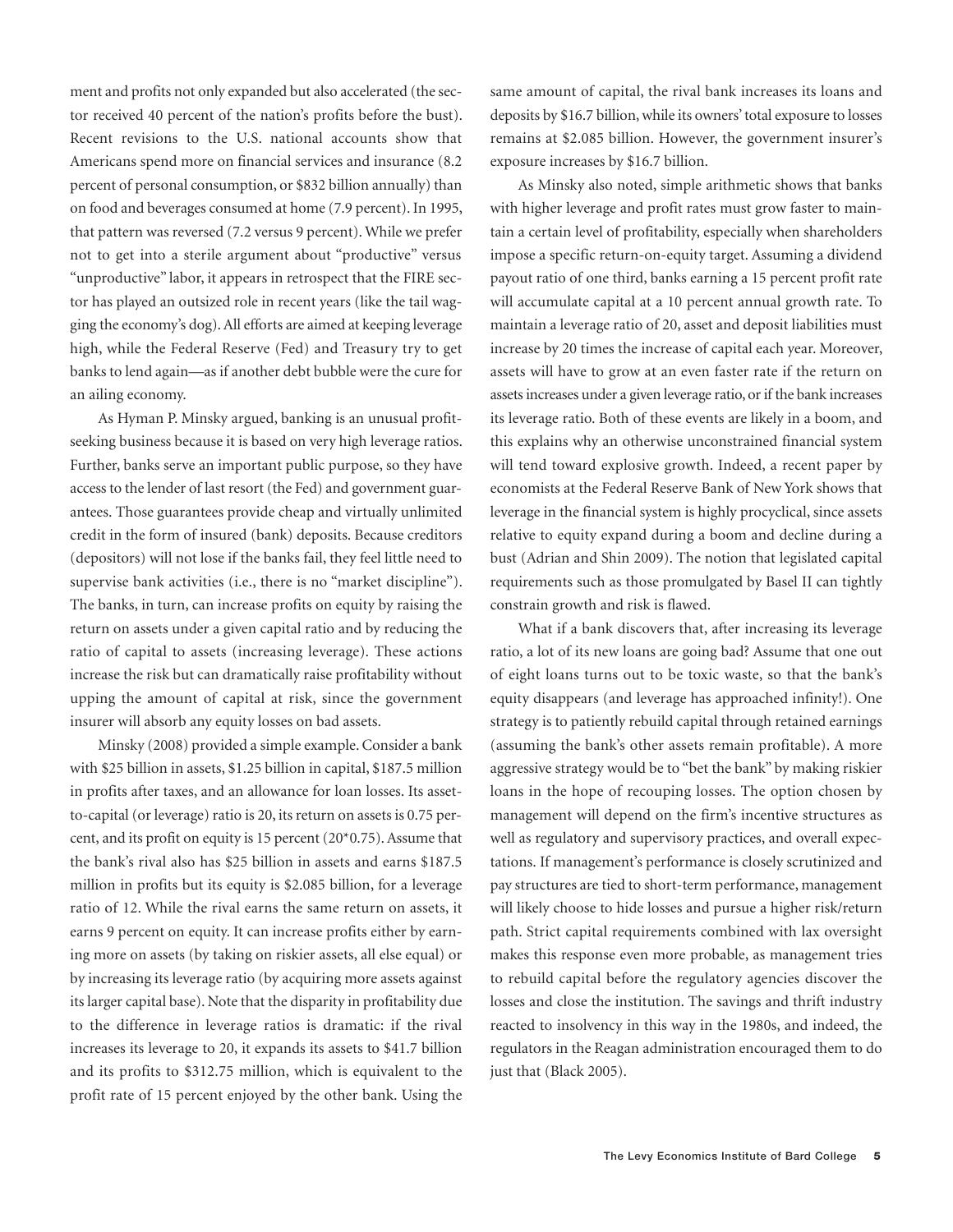This is why former Treasury Secretary Henry Paulson's argument that government had to inject capital and get the bad assets off the books in order to encourage banks to lend again was nonsensical. Loan losses and lack of capital are not a barrier to lending; rather, they can encourage rapid growth of risky loans. More lending is not a solution to excessive leverage and debt!

In any event, there is always an incentive to increase leverage ratios and improve the return on equity.Assuming that the capital ratio is 5 percent and that banks can finance their earnings position by issuing government-guaranteed liabilities, then \$95 out of every \$100 gambled is effectively the government's money (in the form of insured deposits). In the worst case, the banks will lose \$5 of their own money, but if the gamble pays off, they keep all of the profits.Imagine walking into a casino and the government giving you \$95 to gamble for every \$5 you spend—and you get to keep all of the winnings. What would you do? You would play for high stakes of course! So, if subjected only to market forces, profit-seeking behavior under such incentives would be subject to many, and frequently spectacular, bank failures. The odds are even more in the favor of speculators if the government adopts a "too big to fail" strategy—although exactly how the government chooses to rescue which institutions will determine the value of that "put" to the banks' owners. This is why guarantees without close supervision are bound to create problems.

While the Basel agreements were supposed to increase capital requirements, the ratios were never high enough to make a real difference, and the institutions were allowed to assess the riskiness of their own assets for the purposes of calculating riskadjusted capital ratios. If anything, Basel I and II contributed to financial fragility and the collapse of the global financial system. In lieu of closely regulated and supervised financial institutions, effective capital requirements need to be very high—maybe 100 percent—to discourage excessively risky behavior, and risk assessments must be performed at arm's length by neutral parties. We used to have a policy of "double indemnity," whereby owners were personally liable for twice the amount of a bank's losses. That provision, plus prison terms for managers convicted of any unlawful activities, would perhaps provide the proper constraints. Failing that, the only solution is to constrain bank practices, such as the types of assets and liabilities that are allowed on the banks' books.

Supervisors should always be wary of rapid growth, which has proven to be a predictor of insolvency. Since there is always a limited supply of creditworthy borrowers, rapid growth is sus-



*Source:* Federal Reserve (Series H.8)

tained by lowering either credit or underwriting standards. If income grows at a 4 percent pace, the ability to service debt cannot grow at orders of magnitude above that pace. Yet, high and rising leverage means that financial institutions must grow faster, and that is partly the reason that a greater share of GDP and profits was captured by the FIRE sector (Tymoigne 2009c).

But the situation is much worse than indicated by these examples. In the early 1980s, then–Fed Chairman Paul Volcker's high interest rate policy killed the thrifts, and we transitioned to a "market-based" financial system. To be sure, there already was a long-term trend away from commercial banking and toward nonbank financial institutions—what is now known as the "shadow banking sector."One illustration of this transition is the "originate to distribute" model, where institutions originate loans that serve as collateral for securities sold in markets (Wray 2007, Minsky 2008). Jimmy Stewart's thrift (as portrayed in the 1946 film *It's a Wonderful Life*) was replaced by a high stakes casino where everyone in the home finance food chain tacked on fees for services: mortgage brokers, banks and thrifts that originate loans, as well as property appraisers, accountants, title insurers, rating agencies, lawyers, mortgage and security insurers (including credit default sellers), and security brokers and dealers. Whatever was left of the homeowner's principal and interest payments was parceled out to various tranched securities held by money managers for their clients.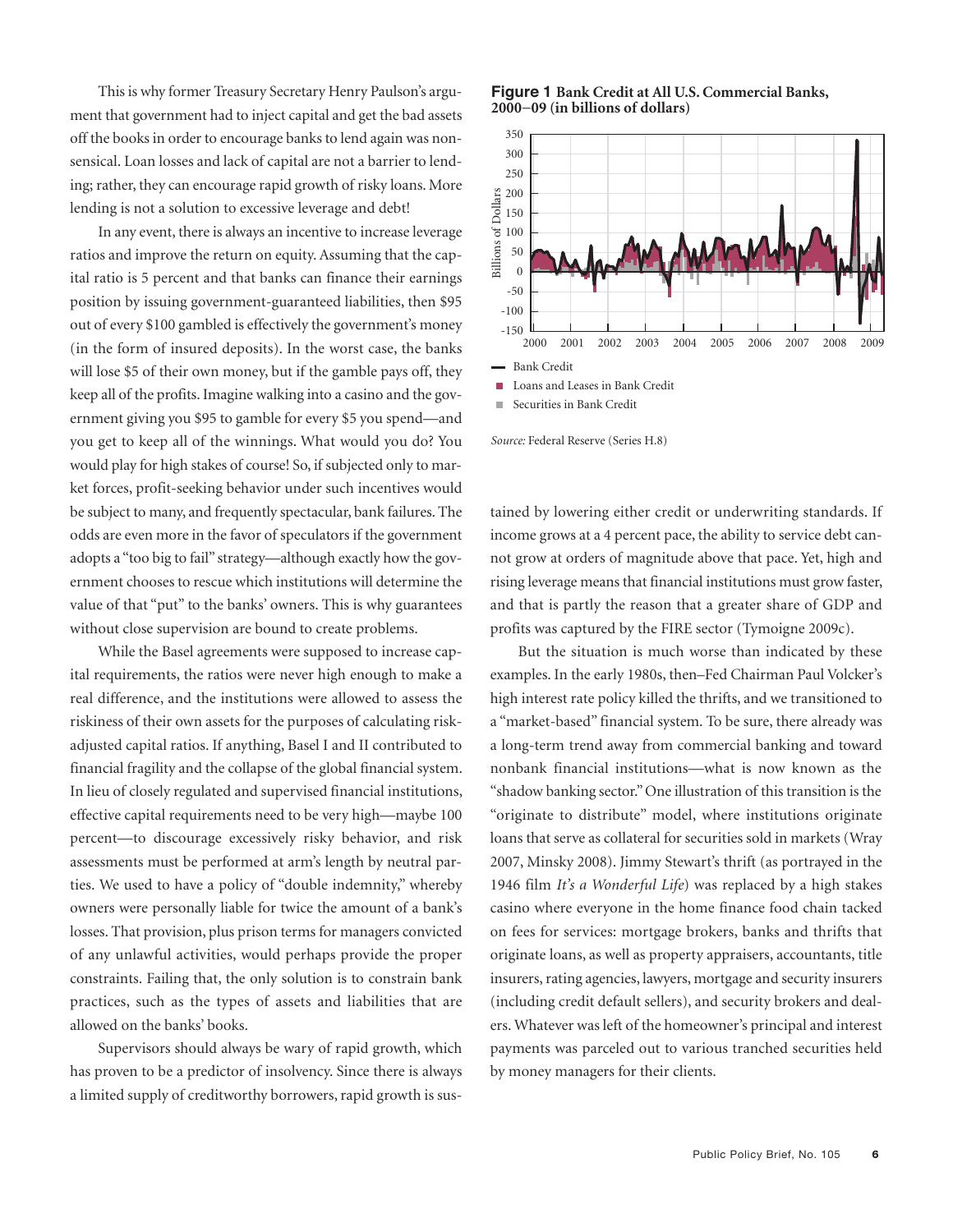A similar transformation occurred throughout the financial system, so leverage had to be very high (30, or even 300) to meet return-on-equity goals. Since competition reduced returns, leveraged money sought progressively riskier assets; hence, low docs, no docs, and NINJA loans.A 2003 flier sent to brokers from a mortgage company tells it all: "Did You Know NovaStar Offers to Completely Ignore Consumer Credit!" (Morgenson 2007b). We now know the outcome, and it's not pretty.

Leverage is a beautiful thing on the way up, and a disastrous thing on the way down. In our earlier example, reducing leverage from 20 to 12 would require the rival bank to unwind \$16.7 billion in loans (40 percent of its balance sheet). In the crisis that began in August 2007, most deleveraging took place off of the banks' books, for two reasons. First, it is difficult to delever bank deposits and loans because loans are idiosyncratic and therefore hard to sell. Presumably, loans that appear on a bank's books today are there precisely because they are more difficult to securitize, and they cannot be recalled because debtors do not have cash on hand for repayment. Thus, positions can only be unwound slowly, as loans are repaid or as credit losses materialize.

Second, as highly leveraged institutions subject to some oversight, banks cannot afford to recognize these losses or to sell their marketable assets into declining markets. As shown in Figure 1, bank credit has not declined substantially since the recession began in late 2007. Rather, it shows an upward trend, as funding comes from the purchase of private securities rather than loans, which are also trending upward despite the transition to a market-based system. However, the shadow banking sector has greatly reduced its leverage by writing off bad debts and recognizing losses. Of course, that is just the other side of the coin in the loss of financial wealth globally. Thus, much of the public scolding of banks for "not providing credit" is misplaced. As shown in Figure 2, it is the "shadow" sector that is shrinking balance sheets and cutting off credit—for *all* previously financed activities, not just mortgages.

One of the supposed advantages of the market-based model is that it made illiquid assets(e.g., home mortgages, credit card debt, and student loans) marketable and more liquid. Unfortunately, that was only during the boom. When the bubble burst, these assets became hot potatoes that could be sold only into declining markets.<sup>1</sup> And, since the assets were held mainly by institutions that





*Source:* Federal Reserve (Series Z.1)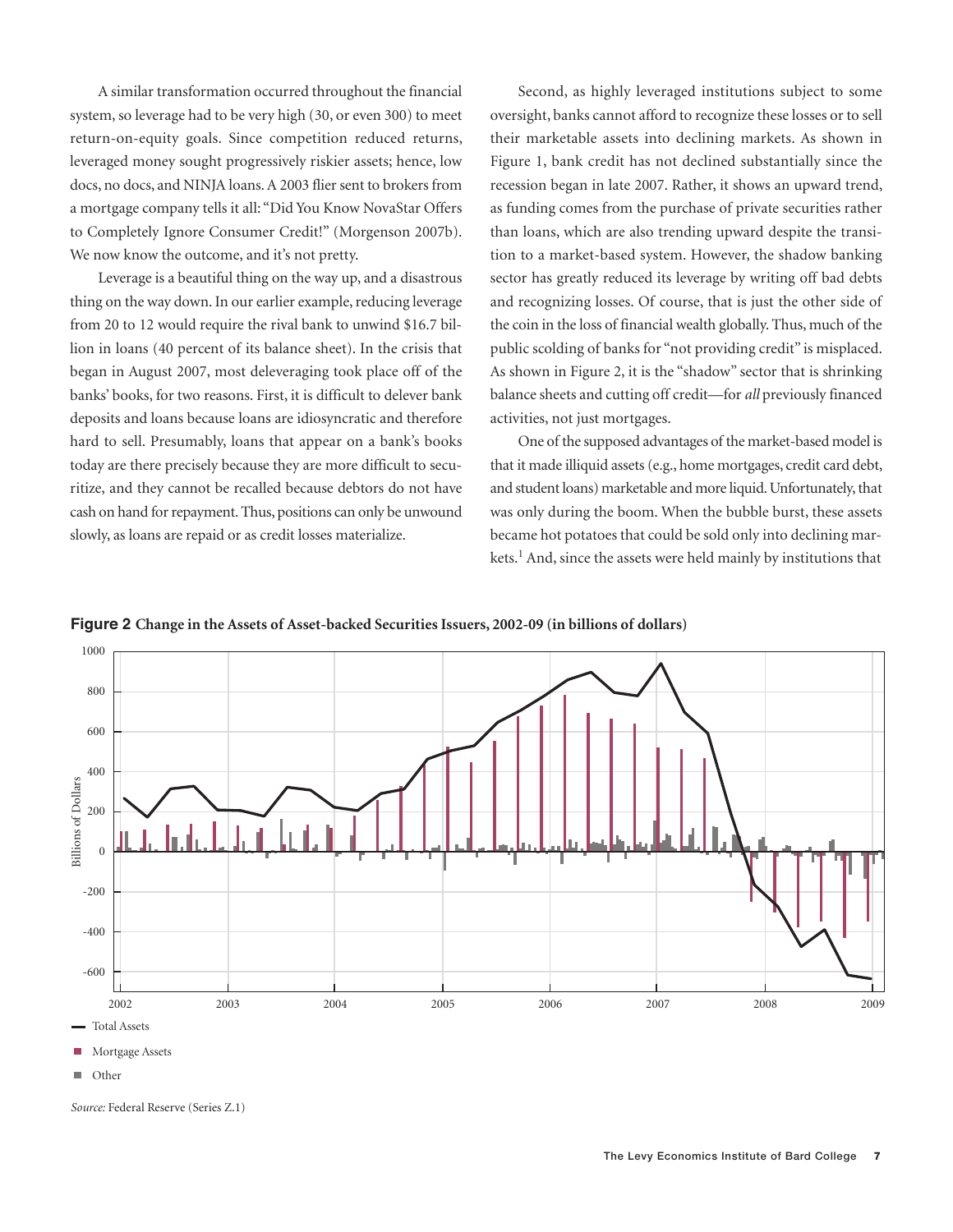"mark to market," falling prices triggered more sales to avoid greater losses, pushing prices even lower, in what Irving Fisher and Minsky described as a "debt-deflation process": the higher the leverage ratio, the greater the impact when exiting a toxic asset class.

The panic during this process was made much worse because financial institutions typically financed their asset positions by issuing liabilities held by other financial institutions (rather than to insured depositors). These institutions offered collateral against the credit extended to them by others, while creditors allowed a maximum leverage in collateralized borrowing by demanding a "haircut."As Tobias Adrian and Hyun Song Shin (2009) explain, if the haircut is 2 percent, the borrower can borrow \$98 for each \$100 of assets pledged as collateral. The haircut must come out of equity (the borrower can finance only \$98 of its asset position by issuing debt, so \$2 must be covered by capital). That means a maximum leverage ratio of 50 when the haircut is \$2, of 25 when the haircut is \$4, and so on. The haircut varies by the riskiness of the asset and over time.

For instance, U.S. Treasuries had a haircut of a quarter of 1 percent before the crisis (a borrower could obtain a loan equal to 99.75 percent of the value of the securities pledged). The haircut increased to 2–4 percent for prime mortgage-backed securities and to 18–25 percent for "mezzanine" level loans. If the average haircut across a bank's assets is 8 percent, then the maximum leverage ratio is 12.5. By August 2008 (during the severe liquidity crisis), the haircut was raised to 3 percent for U.S. Treasuries, to 10–20 percent for prime mortgage-backed securities, and to more than 35 percent for mezzanine loans. It rose to as high as 40 percent for high-yield (junk) bonds and 60 percent for assetbacked securities. Since banks and shadow banks had leveraged their safe assets during the boom, they were now stuffed with assets exposed to large haircuts, making it expensive to raise the credit to finance asset positions. Ultimately, they were forced to sell their positions, which depressed asset prices further and reinforced their leverage problem (IMF 2008). When the entire shadow banking sector tried to delever, institutions refused to extend credit to one another except at huge haircuts, and they tried to sell assets to other institutions that could not finance positions in the assets they already held. Asset prices subsequently collapsed in a self-reinforcing spiral.

A similar process is under way in the commercial real estate sector. One way to calculate the value of commercial real estate is the income approach. Malay Bansal (2009) provides the following illustration of commercial real estate losses using commercial mortgage-backed securities based on real-world values before and after the financial crisis. Suppose an office building in 2006 is expected to generate \$600,000 per year and markets are capitalizing that income flow at a 6 percent rate. The building is then estimated to be worth \$10 million. Further assume that lenders will accept a loan-to-value (LTV) ratio of 80 percent, so a purchaser must put up \$2 million to borrow \$8 million.The term of the loan is five years, so the asset position will have to be refinanced. After the crisis, the markets raise the capitalization rate to 8 percent and lower the LTV ratio to 60 percent.Assuming the rental income is not affected, the building is now worth only \$7.5 million and the owner can borrow no more than \$4.5 million in order to refinance. Since the owner must pay off the original \$8 million loan, he needs to come up with an additional \$3.5 million. If he cannot find the cash (or if he decides to sell the property), then the price of the building falls to between \$4.5 million (the borrowing limit) and \$7.5 million (the value determined by the expected rental income). Thus, moving from a "6 percent cap, 80 percent LTV" to an"8 percent cap, 60 percent LTV"means that the same rental income results in an asset price depreciation of 25 to 65 percent. Furthermore, this result could be a lot worse, because rental incomes will be depressed during a crisis, along with expectations of further real estate price depreciation.

This exemplifies the downside of a market-based system and was one of the primary reasons for the intervention undertaken by Washington, when the Fed and Treasury confronted the liquidity crisis by extending deposit insurance; guaranteeing, lending against, and even buying commercial paper, asset-backed commercial paper, and mortgage-backed securities; opening the discount window to some shadow banks; and handing bank charters to investment banks so that they would have access to insured deposits. The government guarantee meant that there would be no haircut, so it acted effectively as a circuit breaker to stop the normal market process of deleveraging through asset sales (i.e., by allowing the shadow banks to finance their asset positions using depositors as creditors).

If the problem had been one of excessive leverage exclusive to the financial sector, the crisis could have been resolved by getting the financial institutions to accept one another's liabilities and refinance their positions in one another's assets. But the problem was one of excessive leverage throughout the global economy,where there was too much lending against prospective income flows and expected asset appreciation. Although the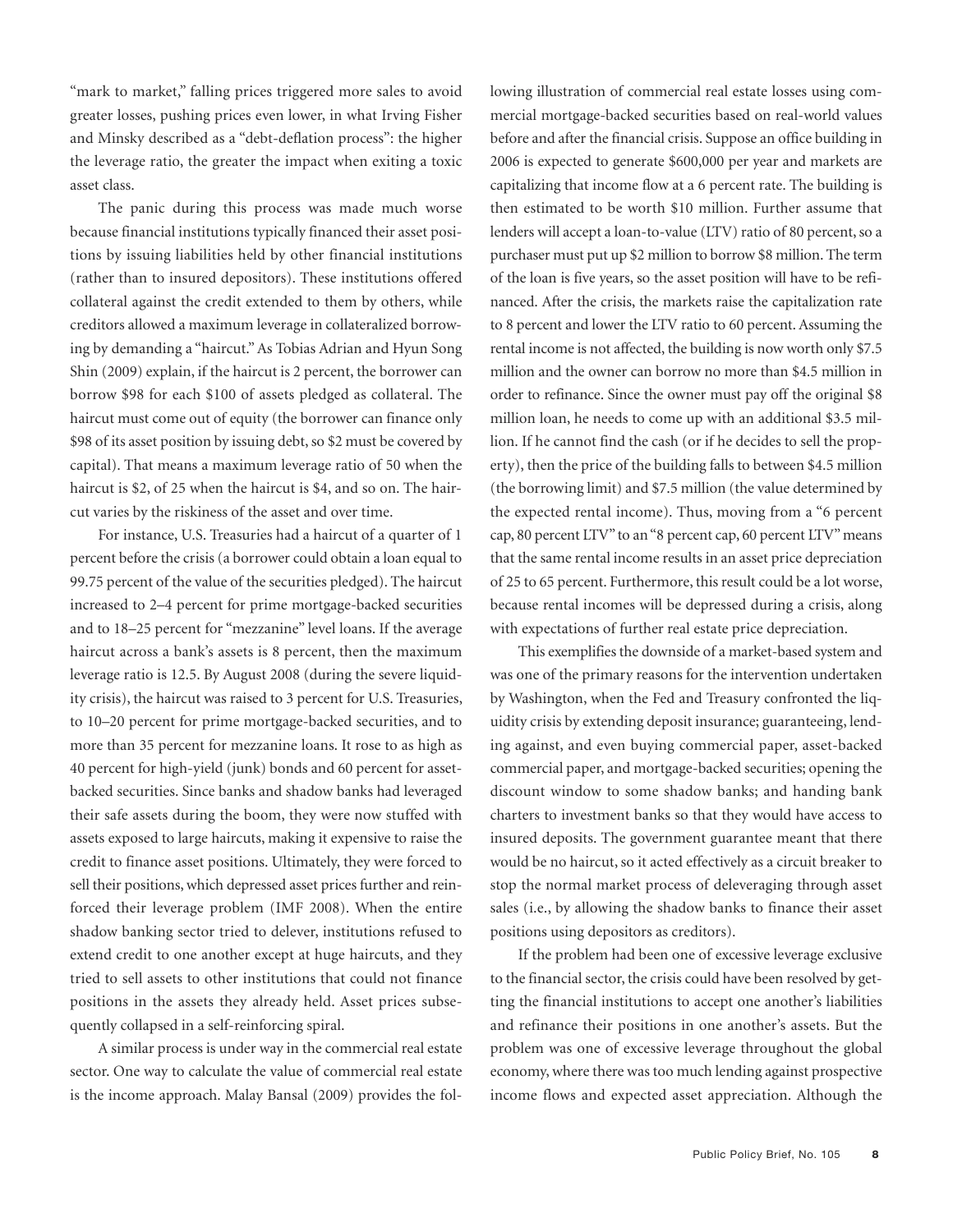market wants more deleveraging because of solvency risks (rather than liquidity problems),Washington wants to prevent it in spite of excessive debts and collapsing incomes.Although some scavengers are buying toxic waste at deep discounts, debtors will not be able to service the debts, and there will not be a sustainable recovery until these debts are reduced and incomes are growing.

## **The Debt Problem: Where Is the Problem and How Big Is It?**

As shown in Figure 3, the level of indebtedness of the U.S. economy is at an all-time high, and well above the debt-to-GDP ratio on the eve of the Great Depression. In the early 1930s, the nominal level of debt was three times higher than the value of nominal GDP; in 2008, it was five times higher.

Even though politicians and commentators have been clamoring overthe staggering government debt and supposedly unsustainable fiscal deficits, it is the debt level of the private domestic sector that should be of great concern. The ratio of private domestic debt relative to GDP in 2008 was 3.6, compared to 0.73 for the government sector (0.53 for the federal government) and 0.58 for government-sponsored enterprises.While the debt problem is very serious, the concern about the federal deficit and its effect on the public debt is misplaced. Not only is the government debt low relative to the size of the economy, but as a matter of national accounting, deleveraging in the private sector cannot happen without an increase in the government deficit.<sup>2</sup> In addition, if the government deficit does not grow fast enough to meet the saving needs of the private domestic sector, national

#### **Figure 3 Total Financial Liabilities Relative to GDP, 1916−2008\***



*Sources:* Carter et al. 2006; National Income and Product Accounts (NIPA); Federal Reserve Flow of Funds Accounts (from 1945)

**Figure 4 Total Financial Liabilities Relative to GDP by Sector, 1916−2008\***



- Government-sponsored Enterprises
- Private Finance
- Nonfinancial Nonfarm Corporate
- Noncorporate and Farm
- Households and Nonprofit

*Sources:* Carter et al. 2006; U.S. Census Bureau 1975; NIPA; Federal Reserve Flow of Funds Accounts (from 1945)

\*Note: Prior to 1945, net public and net private debts are used (as defined by the U.S. Bureau of the Census). From 1945 onward, Census data is replicated by using data about total financial liabilities provided by the NIPA and Flow of Funds Accounts. Data for net public debt is approximated by taking total financial liabilities for each level of government, and by removing any monetary, life insurance, or pension liabilities (the government sector excludes monetary authorities). Private debt is computed by starting from"total finance total financial liabilities" and"domestic nonfinancial sectors total financial liabilities," and by removing some items in order to get as close as possible to the definition used by the Census Bureau (which excludes monetary instruments and other liabilities of financial institutions). Flow of Funds Table D.3, "Debt Outstanding by Sector," is not used because it underestimates significantly the Census data about outstanding debt available until 1976. The use of "total financial liabilities" (once adjusted for the elements that the Census Bureau removed) for each sector does a much better job of tracking Census data and so allowed a comparison of pre-1945 data with data available from 1945.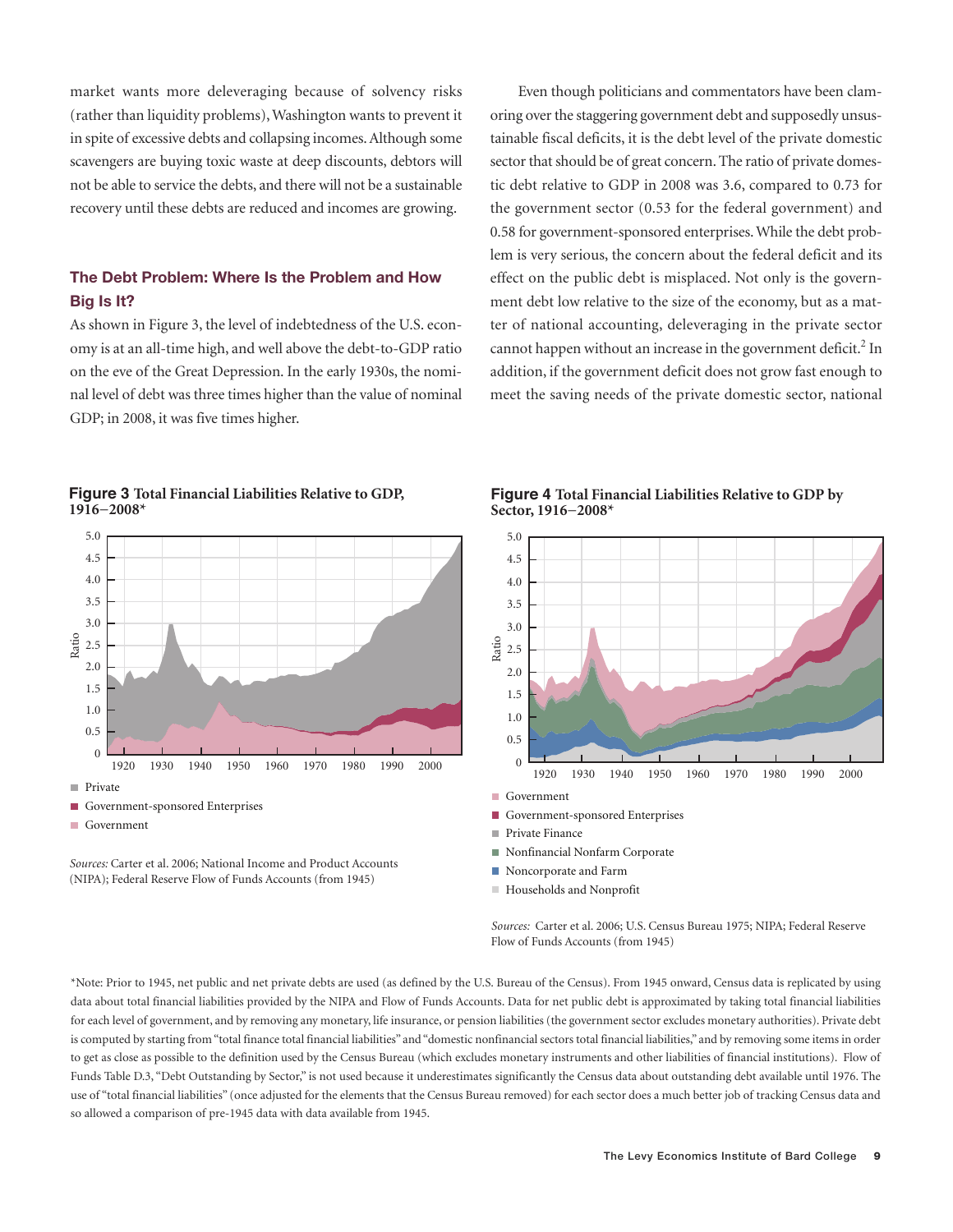

**Figure 5 Household and Financial Sector Debt Relative to Their Respective Income, 1929−2008**

Debt-to-Profit Ratio of Financial Institutions

*Sources:* Bureau of Economic Analysis; Carter et al. 2006; NIPA; Federal Reserve Flow of Funds Accounts (from 1945)

income will decline and a full-blown debt-deflation process will emerge, given the size of the private sector's overall debt.

Two specific subsectors in the private sector are a major concern: private finance and households.As shown in Figures 4 and 5, their debt has increased dramatically since the early 1980s (private finance) and early 2000s (households). By 2008, the debt-to-GDP ratios for these subsectors were 1.0 and 1.3, respectively, accounting for 64 percent of the debt-to-GDP ratio of the private sector. Nonfinancial corporate debt has grown at a more moderate pace, but it has been augmented recently by a wave of leveraged buyouts (IMF 2008).

To be sure, it is not easy to say how much debt is too much (quality matters as much, if not more, than the quantity of debt). Debt ratios have been rising since 1960, and the debt-to-GDP ratio exceeded that reached on the eve of the Great Depression by the mid 1980s. How much debt can be serviced safely depends on a number of factors, one of which is the relation between debt service requirements and the normal source of cash flow for borrowers. The old postwar home-finance model was based on 30 year fixed-rate, self-amortizing loans. Interest rates were relatively low, households did not have much other debt, and incomes were doubling every generation. Locking in a 30-year fixed payment meant that the debt service from growing income would fall by half over the duration of the loan. Of course, it was more complex than this: typically, families kept a mortgage for only seven

years, often trading up to a more expensive house; divorce rates rose, increasing the burden of mortgage payments (possibly on two houses); and second mortgages financed college education. Nevertheless, home prices tended to rise fast enough to accommodate these additional burdens.

After the early 1970s, median real wages stagnated, unemployment ratcheted upward, job tenure became less secure, interest rates were increasingly unstable and generally higher, and adjustable-rate mortgages became commonplace. Household debt included more auto leases and loans, student loans, medical debts, cash-out equity loans, and so on. Thus, the growth of debt and the greater reliance on short-term debt with adjustable interest rates—and high fees and penalties—occurred precisely as the ability to service debt out of income declined.

This response was frequently justified because of rising asset values, especially housing, as lenders were blinded by the surging value of collateral rather than income. History shows that lending against expected rising asset values is almost always a recipe for trouble—what Minsky called a Ponzi scheme. If asset values stop climbing, income falls, or finance costs rise, the debt cannot be serviced. Yet, there is a natural affinity for "market-based" finance to move toward asset-based lending measures.An asset's value includes prospective income flows plus appreciation plus (in the case of business assets) "goodwill." The purchaser and lender will build in a margin of safety that is largely a function of asset price volatility.

The belief that we had entered the era of "the Great Moderation" meant that volatility had fallen, so margins could be reduced. This is a common feature of speculative booms—mass delusion that we have entered a new economy in which the only direction is up (recall James Glassman and Kevin Hassett's *Dow 36,000* in the late 1990s, or Fisher's statement on the eve of the 1929 stock market crash that stock prices "have reached a permanently high plateau"<sup>3</sup>). Further, appreciation and goodwill grow faster than projected income in an asset price bubble, so a larger portion of an asset's valuation will depend on these ephemeral sources. Finally, unlike current income that can be documented, future asset prices depend on expectations that are subject to "whirlwinds" of optimism.

Here is the reason why the shift to markets and away from banks matters. When a commercial bank makes a loan, the loan officer wonders,"How will I get repaid?"Because the loan is illiquid and will be held to maturity, the ability to repay matters, since it is prudent to rely on income flows rather than the possible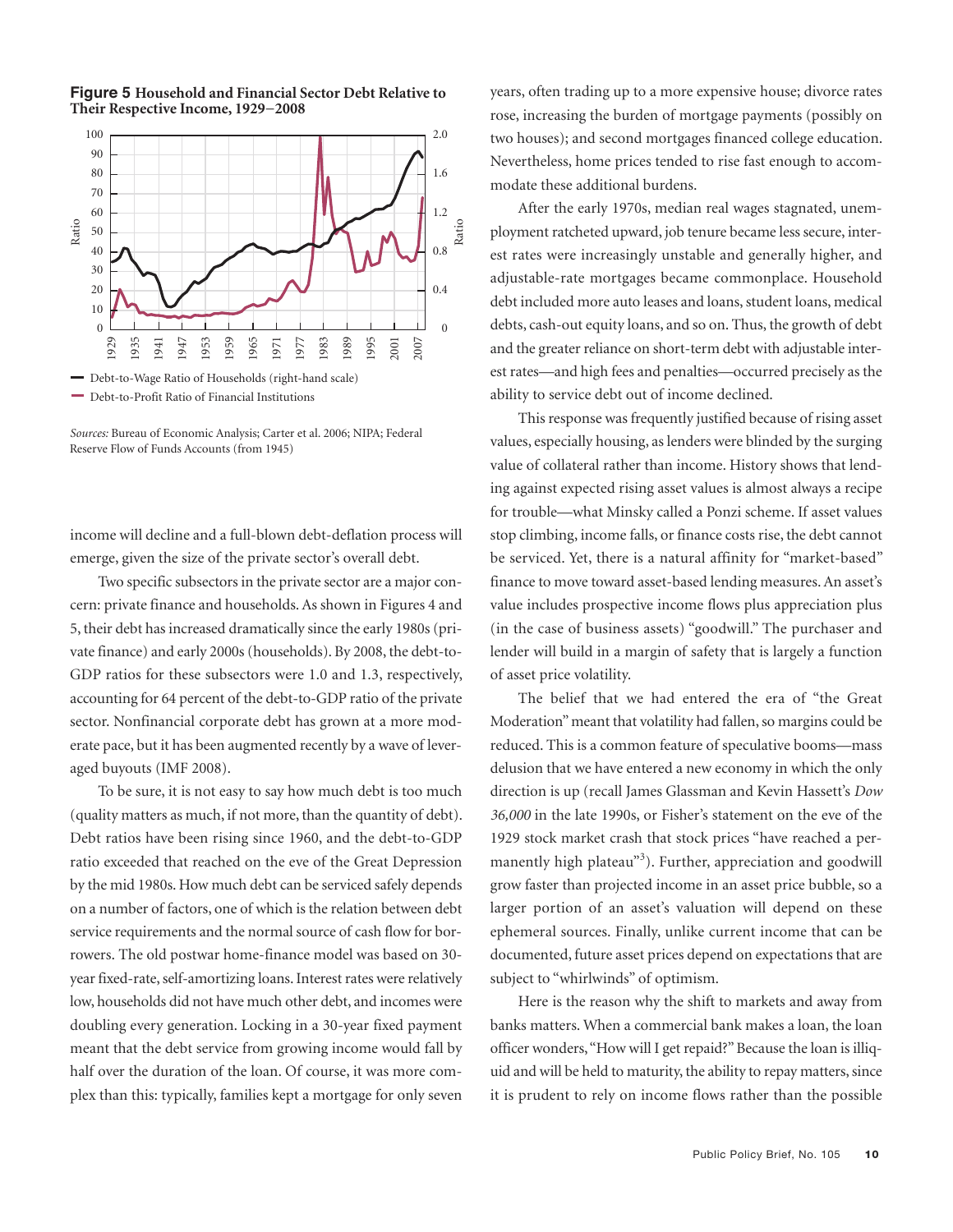seizure and forced sale of an asset in the distant future, under unknown market conditions. When an investment bank makes a loan, the loan officer wonders, "How will I sell this asset?" The future matters only to the degree that it enters the asset's value today, since the asset will be sold immediately. Even the buyer need not worry about the future: when confidence is high and euphoria reigns, it is easy to sell an asset whose value is disproportionately determined by expected appreciation (and goodwill). The sky's the limit: it's possible to justify *any* debt ratio because it will fall automatically as the asset appreciates.

As late as spring 2007, Fed economists were presenting papers (e.g., at the Levy Institute's annual Minsky conference) that denied real estate was overvalued or that there was a credit bubble because real estate values would continue to rise and validate the debt (the vast majority of economists were in a similar state of denial).As former Fed Chairman Alan Greenspan rationalized during the dot-com boom, how can one argue with the wisdom of tens of millions of market players? <sup>4</sup> John K. Galbraith (1997) nicely captures the circularity of such group-think: "It is difficult not to marvel at the imagination which was implicit in this gargantuan insanity. If there must be madness something may be said for having it on a heroic scale."

Indeed, this was a fundamental reason for the separation of commercial and investment banking in the aftermath of the 1930s collapse. Under the new rules, commercial banks would make and hold loans, issuing insured deposits to finance positions. As loans would be held to maturity, there was no need to mark to (fleeting) market values. During a bubble, banks were unable to count asset price appreciation as a source of profits and equity; nor was it necessary to recognize losses if asset prices fell. Since the value of most of their liabilities (deposits) did not fluctuate, the practice of ignoring asset price changes would keep balance sheets stable. By contrast, investment banks and other financial institutions were subject to market fluctuations—recognizing capital gains and rewarding traders with bonuses in good times, and taking losses and downsizing portfolios in a bust. The market-based institutions were highly procyclical, while commercial banks could be much less so. 5

Unfortunately, as we freed commercial banks to become brokers and dealers in marketed assets, we moved strongly in the opposite direction, allowing them to leverage government money (insured deposits) with little supervision. We also allowed them to use their own complex and proprietary models to value assets and assess risk. When the financial crisis arrived, we handed bank charters to the remaining investment banks so that they could also use government money to speculate in asset markets. This response represents an ironic completion of the circle, since the main justification for deregulating commercial banks was to allow them to compete with the (much more efficient) shadow banking sector. But when these shadow banks collapsed, we gave them access to insured deposits so that they could compete with the banks. We also promoted the consolidation of institutions that were "too big to fail" (or rather, "too big to supervise"), so that management and owners had nothing to fear: only government money was at risk, and government had neither the will nor the competency to oversee the gambling undertaken by these institutions.

Such government policies have failed to "jump-start" Wall Street, let alone the economy. Debt loads remain excessive, while income and employment continue to fall, and delinquencies and foreclosures continue to rise. Even at current, depressed prices, assets are overvalued and many financial institutions are insolvent, holding mountains of toxic waste that will never be worth anything.

#### **The Response of the Obama Administration**

The Obama administration has implemented several policies with two premises at their core. First, the administration has stated that the crisis is simply monetary and thus requires monetary measures to strengthen the financial system before the rest of the economy can recover (echoing arguments made by Fisher in the early 1930s). As observed by James K. Galbraith (2009a, 2009b), the problem is deemed to be no more serious than some clogged plumbing—a bit of Drano in the form of government handouts and guarantees should get credit flowing again. Second, most major banks are not insolvent but rather have a temporary liquidity problem induced by malfunctioning financial markets. Market mechanisms will restore the true, higher value of "legacy" assets over time, and the economy will recover when the banks are healthy.

These two premises have been used to focus most of the administration's efforts on preserving the financial interests of major banks.The government has committed *at least* \$23.7 trillion dollars to support the economy—through the Troubled Asset Relief Program (TARP), Federal Reserve, Federal Deposit Insurance Corporation (FDIC), and U.S. Treasury—and \$2.3 trillion has been spent through June 30, 2009 (SIGTARP 2009a). Most of this money has been allocated to the financial sector, and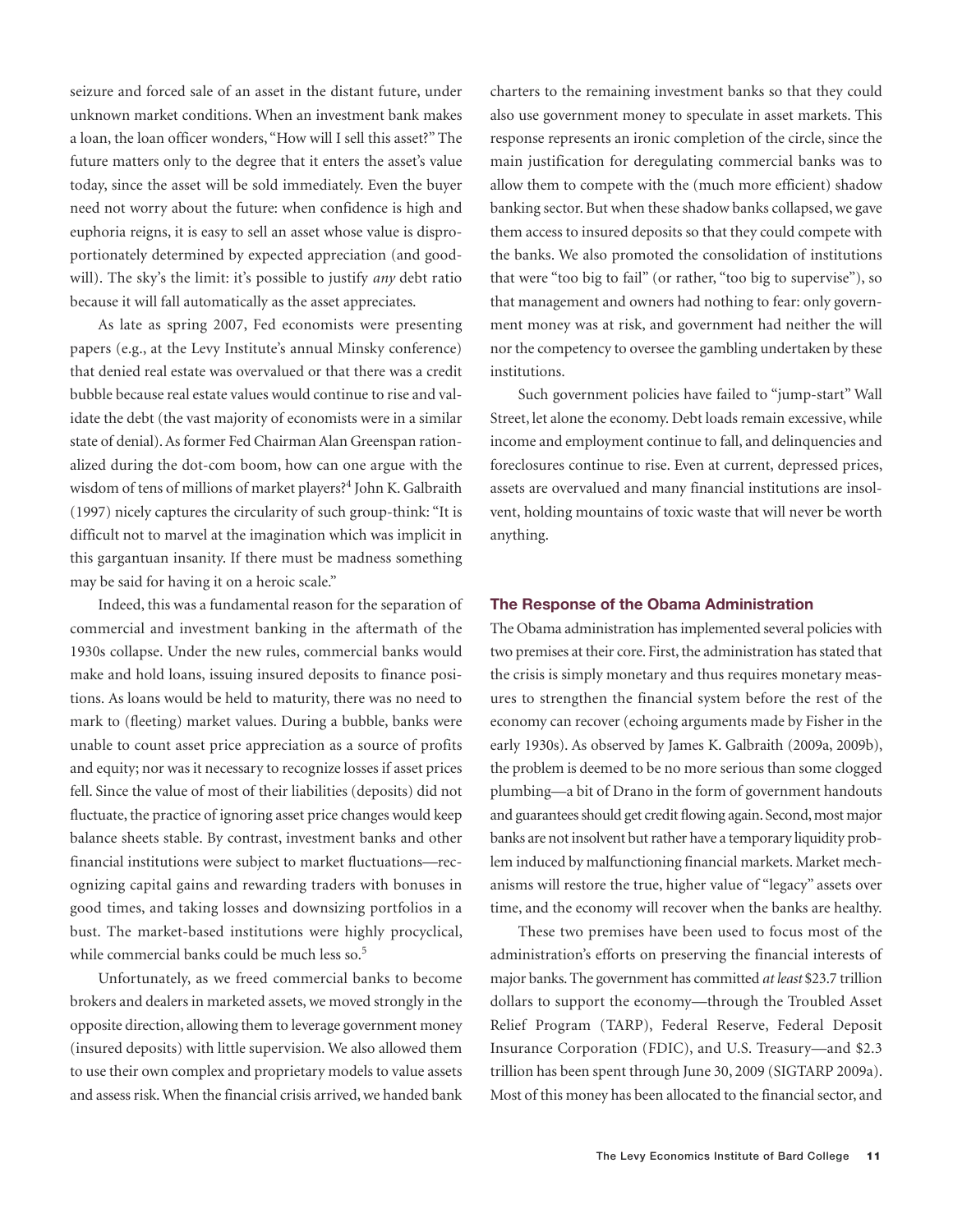only minimal effort has been made to solve the debt problems of households and nonfinancial businesses.

At the outset, and under a cloud of secrecy, the Obama administration allowed Bush-Paulson's TARP to continue helping the financial sector, and the Treasury to continue picking the winners for government funding (Morgenson and Van Natta 2009). Following an outcry about the slow progress in improving oversight, the TARP Special Inspector General (SIGTARP) and the Congressional Oversight Panel (COP) were installed in December 2008. These bodies have been very worried about fraud, particularly with the extension of TARP programs toward legacy assets, and have complained about TARP's lack of transparency. They have noted that the Treasury "has repeatedly failed to adopt recommendations"made by SIGTARP in terms of fund use and the valuation and performance of TARP assets and Term Asset-Backed Securities Loan Facility (TALF) borrowers (SIG-TARP 2009a, 7). SIGTARP has already announced two investigations and is in the process of improving TARP transparency on its own, without the support of the Treasury.<sup>6</sup>

The Capital Purchase Program (CPP) of TARP was followed by 11 subprograms, of which seven have been directed toward restoring the profitability and solvency of financial institutions, and which, along with CPP, account for 77 percent of the \$441 billion already used as seed money (SIGTARP 2009a, 37ff.). This came on top of massive efforts by the Fed, the FDIC, and others to stabilize financial institutions. Three core plans within TARP are the Capital Assistance Program (CAP), the Public-Private Investment Program (PPIP), and TALF. These plans aim to show the public that banks are solvent and need only temporary assistance because of (temporarily) malfunctioning financial markets. For example, PPIP was promoted to create a market for "legacy" assets. For potential buyers, the program was highly generous, since the Treasury and FDIC took most of the risk and little of the gains (so much for a market approach). Nevertheless, the program has failed, largely because of banks' unwillingness to sell at huge discounts (sometimes as low as 10 cents on the dollar) and thus reveal their deep insolvency. Above all, banks do not want legacy assets to be valued properly.

PIMCO flirted with the idea of creating a fund that would allow investors to take positions in toxic waste, before realizing that this approach could create a public relations nightmare if the company was seen to be making a profit at taxpayers' expense. Furthermore, if the public bought into the fund and it then collapsed (because the troubled assets never recovered), the

company would be blamed for bilking investors. More recently, however, BlackRock, one of the world's largest publicly traded investment management firms, rushed into the void by announcing it would create a cash-for-trash fund capitalized by the federal government. BlackRock would earn fee income,while investors as well as taxpayers would earn returns if their bets paid off. This approach would let the general public share in recovery. Of course, if the assets continued to depreciate, both the investors and Uncle Sam would assume the losses.

Previously, BlackRock proposed to do essentially the same thing under the Master-Liquidity Enhancement Conduit (M-LEC) "superfund" scheme. The main difference was that banks were supposed to assume most of the risk. This superfund never took off because there were not enough banks willing to back it. Financial insiders knew that the M-LEC was too small (only \$75 billion, when trillions were needed), and no more than a means of temporarily parking trash in order to avoid massive unloading of toxic assets by the special-purpose vehicles. The continuing failure to find other financial professionals willing to hold these toxic assets has meant that financial institutions are turning to Uncle Sam for more cash to burn.

None of these programs has dealt with the core issues at stake: many financial institutions are probably insolvent and need to be closed; assets must be analyzed carefully to figure out potential profits and the true state of financial institutions; and an investigation must determine the responsibilities of top managers. Although financial markets have stabilized, they remain heavily supported by the government, and we have not dealt with the solvency problem. Banks have been posting profits but their gains come largely from exceptional cash inflows(such as the sale of Smith Barney by Citibank), and they still need government help to make those profits. Goldman Sachs, for example, repaid \$10 billion of CPP money to avoid the executive pay limit but received \$12.9 billion as part of theAIG bailout(Scheer 2009)—despite suspicions of accounting manipulation (if not fraud) surrounding the valuation of assets. The April and May USCOP reports clearly illustrate the flaw in the Obama administration's approach:

The recently announced Public-Private Investment Fund focuses directly on the problem of impaired assets; that initiative reflects the working premise that it is possible through government-subsidized, highly leveraged asset purchase vehicles to obtain valuations for non-performing or otherwise troubled assets, sell those assets at those values to willing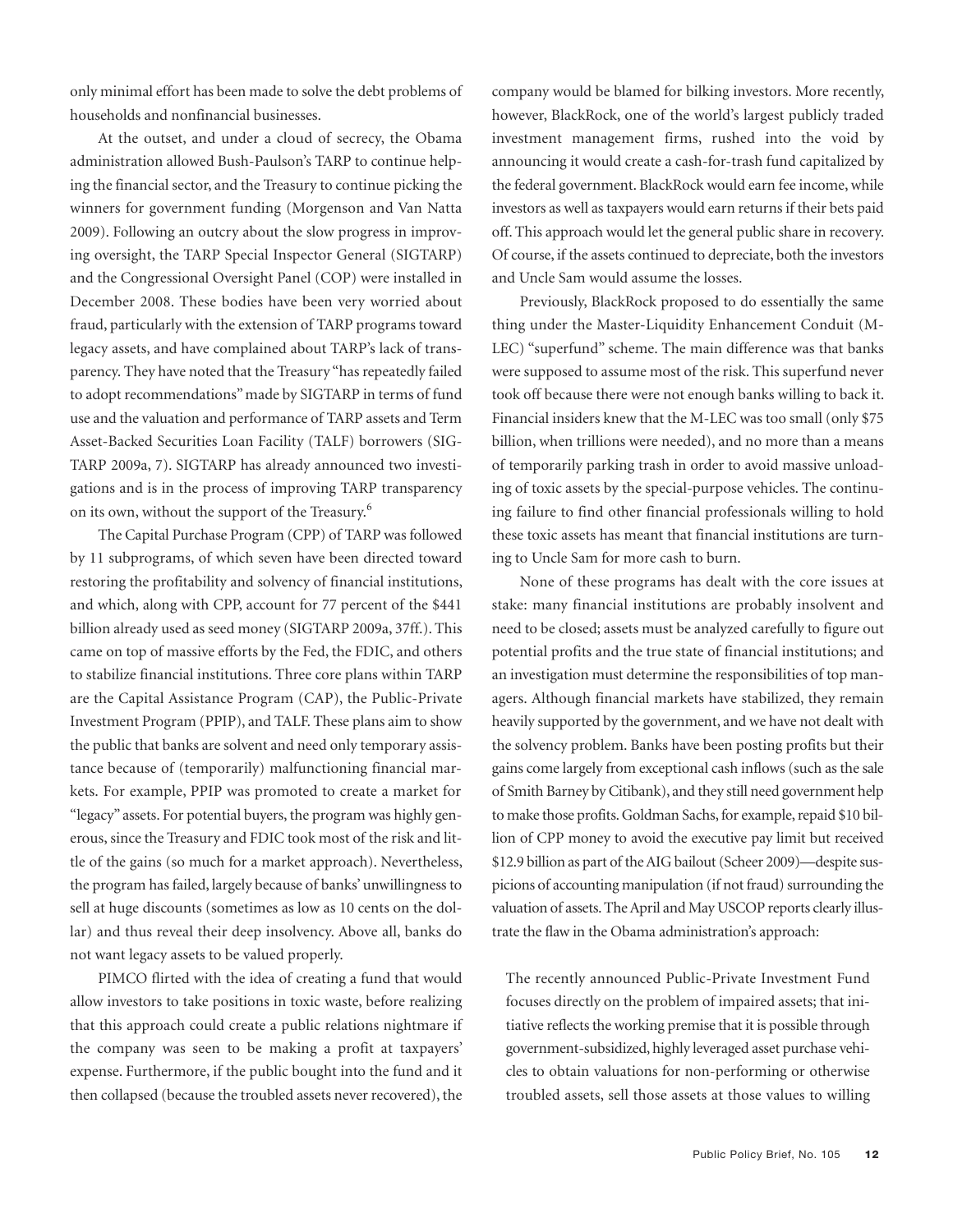buyers, and perhaps avoid the need for the reorganization or even the break-up of systemically significant financial institutions. Treasury has not explained its assumption that the proper values for these assets are their book values—in the case, for example, of land or whole mortgages—and more than their "mark-to-market" value in the case of ABSs, CDOs, and like securities; if values fall below those floors, the banks involved may be insolvent in any event. Treasury has also failed to explain its assumptions about the economic events that would cause investors to default or how long it believes assets will have to be held to produce a reasonable return for private investors.(USCOP 2009a, 75)

TALF cannot address the creditworthiness issue. It can provide more funds to the lenders for lending, but asset-backed securities have never been the source of significant funding for small businesses. This report raises the question of whether TALF will have a meaningful impact on small business credit. (USCOP 2009b, 4)

In short, the entire array of programs will work only if the problem is one of temporary illiquidity, not one of excessive leverage and debt or a legacy of vastly overvalued assets based on economic scenarios that will never be realized. Given this inappropriate premise in dealing with financial institution leverage, the problems that do exist will remain if the administration does not change course. Otherwise, the capacity of the U.S. economy to recover will be constrained and could lead to a Japanesestyle "lost decade."

In addition to eight TARP programs and other policies oriented toward bolstering the financial system, several programs have addressed debt in the nonfinancial sector. However, the total committed support for the sector is only \$887.4 billion, including \$700 billion in potential guarantees by the FDIC and \$75 billion and \$8.4 billion, respectively, allocated to servicers and credit unions for mortgage modification. Of the amount committed, only \$130.4 billion has been spent, through a TARP fund made available to car producers that includes a \$19 billion tax credit provided by the Housing and Economy Recovery Act of 2008, and other means (SIGTARP 2009a, 137). Total committed support for the nonfinancial sector represents just 3.7 percent of the \$23.7 trillion pledged to support the overall economy, and only 5.7 percent of the \$2.3 trillion already spent. The rest is allocated to financial institutions.





*Source:* Mortgage Bankers Association

The Making Home Affordable (MHA) program, which expanded the HOPE for Homeowners program put in place during the George W. Bush administration, was allocated \$50 billion through TARP, for a total funding allocation of \$75 billion. MHA aims to provide financial assistance *to servicers* to modify private-label mortgages and refinance conforming mortgages.In May 2009, this program was expanded upon by the Helping Families Save Their Homes Act.

There is a great need for these initiatives. Delinquency rates are climbing sharply, the result of rising unemployment and, more significantly, poor underwriting procedures that include loans to prime borrowers. Figure 6 clearly illustrates that prime borrowers with adjustable-rate mortgages (ARMs) have serious delinquency rates equivalent to those of subprime borrowers.

Preliminary results for government programs show that they do not go far enough in dealing with the household debt problem, with only 235,247 mortgages modified as of July (USDT 2009). HOPE NOW, a private initiative supported by the Treasury, the Department of Housing and Urban Development, and Freddie Mac,was more successful in 2008,when it helped 2.3 million homeowners avoid foreclosure. None of these programs, however, has been able to keep pace with the rapidly growing number of foreclosures (Figure 7). There is also mounting frustration among households, who are frequently unable to contact their servicers. Moreover, interest-rate resets are expected to rise through 2011 and contribute to sharply rising defaults if nothing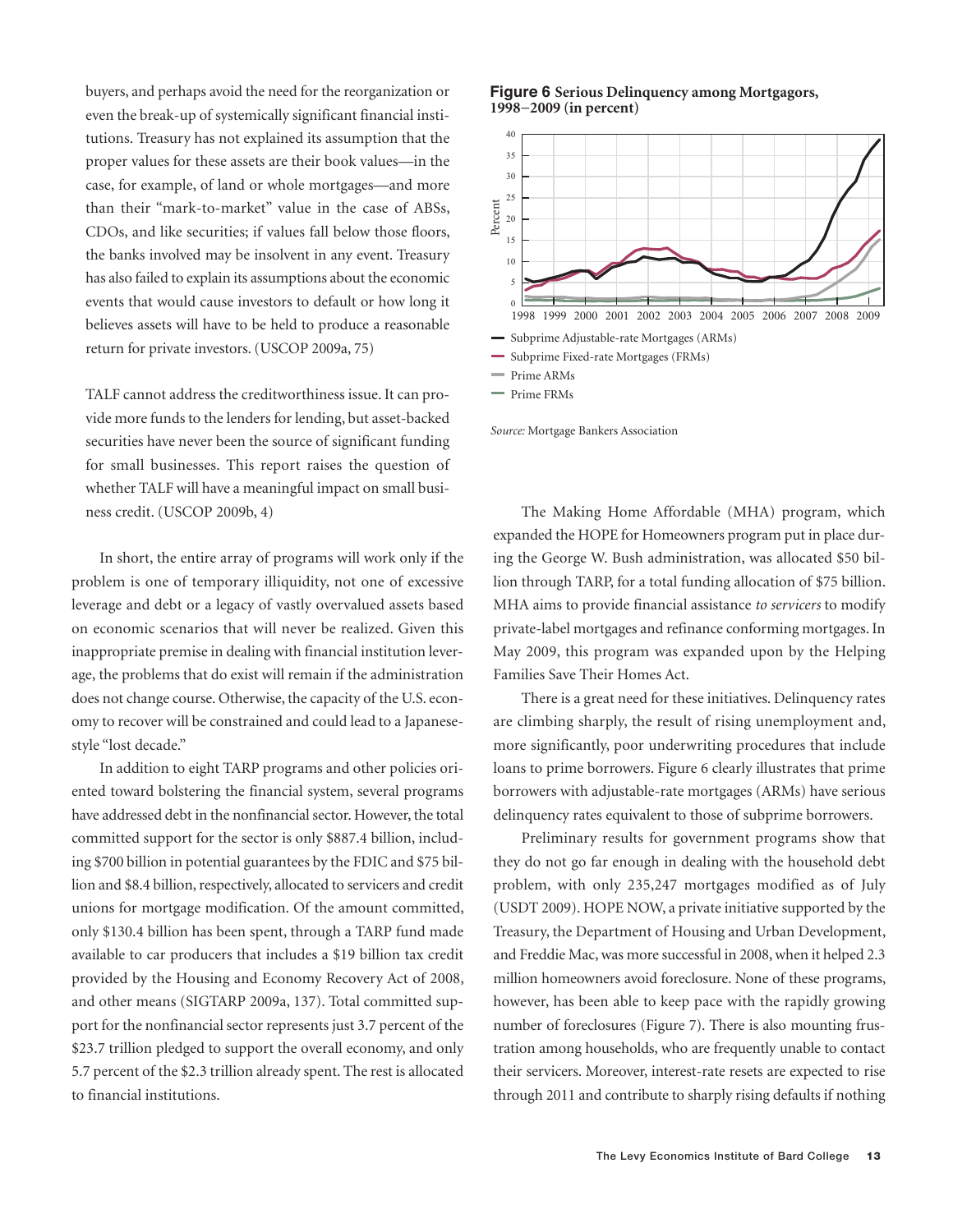

**Figure 7 Number of Foreclosures, 1979−2009 (in thousands)**

*Source:* Mortgage Bankers Association

substantive is done (IMF 2007, 8). A Deutsche Bank report predicts that the number of mortgagors who will be underwater will rise from 27 to 48 percent by 2011, representing approximately 25 million U.S. households that have predominantly conforming mortgages (most exotic mortgages are already underwater) (Weaver and Shen 2009).

There are additional concerns about how households are being helped, since current approaches discourage servicers and holders of structured securities from renegotiating loans. First, the rate for redefaults within six months of a loan modification is expected to reach 30 to 45 percent (Adelino, Gerardi, and Willen 2009). A 2009 report by the Office of the Comptroller of the Currency (OCC) and the Office of Thrift Supervision (OTS) shows that, among two thirds of first-lien mortgages, serious delinquency (90 days or more past due) reached 36.1 percent after nine months for loans modified during the first quarter of 2008, and 41.8 percent for loans modified during the second quarter (OCC and OTS 2009, 29). Loans modified during the third and fourth quarters were on track to show even worse delinquency rates. Thus, marginal and temporary loan modifications will not suffice. We need a significant and permanent reduction of debt payments, particularly in light of the redefault rates of second-lien mortgages.

Second, loan modifications may entail large fees and penalties that households cannot afford, and, depending on circumstances and state laws, modifying a mortgage might lead to a change from a nonrecourse to a recourse loan—with even graver consequences in the case of redefault. Third, these loan modifications usually occur after the borrower has been delinquent for a long time. Past policy initiatives such as Project Lifeline provided a strong incentive to remain delinquent for 90 days by not considering a loan modification before that time. This response contributed to higher redefault rates, since "the more serious the delinquency, the less likely the borrower will remain current after modification" (OCC and OTS 2009, 31).

Fourth, financial scams are on the rise. Subprime lenders are becoming loan modifiers and luring households to pay large upfront fees with no beneficial result (e.g., a "fresh start" that is simply rolling delinquent payments into future debt services) or for modifications that worsen the household's financial situation (Goodman 2009a).IndyMac proposed a "5-year hybrid, 30-year term, 8-year graduated payment, 176 percent combined loan-tovalue, mega-balloon, super bendover ARM" (Mr. Mortgage 2008). This loan modification would combine two mortgages for a total lien of \$840,000 on a house worth \$470,000, starting with a 3 percent interest rate (for five years) that would rise gradually to 6.25 percent by year nine. The balloon payment would be about \$250,000 at the end of year 30, thereby crushing a debtor with a heavy financial burden. There is a high probability that the borrower would have to sell the house at the end of the mortgage.

Fifth, securitization prevents loan modifications because the financial interest in outstanding mortgages is spread among many different parties. This is especially true for nonconforming mortgages packaged into private-label MBSs. These limits to efficient modification are compounded by servicers who have a fiduciary duty toward the holders of structured securities: "Changing the terms of the mortgages, they contend, can hurt investors by reducing interest payments. Lawsuits could follow" (Morgenson 2009). As a consequence, the redefault rate is much higher on securitized mortgages:

Loans held on the books of servicing banks and thrifts had the lowest re-default rates at 35.06 percent after three months, and 50.86 percent after six months, compared with loans serviced on behalf of third parties. The lower re-default rate for loans held by servicers may suggest that there is greater flexibility to modify loans in more sustainable ways when loans are held on a servicer's own books than when loans have been sold to third parties (OCC and OTS 2008, 21).

Nobody seems to know the location of the mortgage deed or even who holds the deed, often leaving judges with little means to bring financial troubles to a close (Morgenson 2007a). The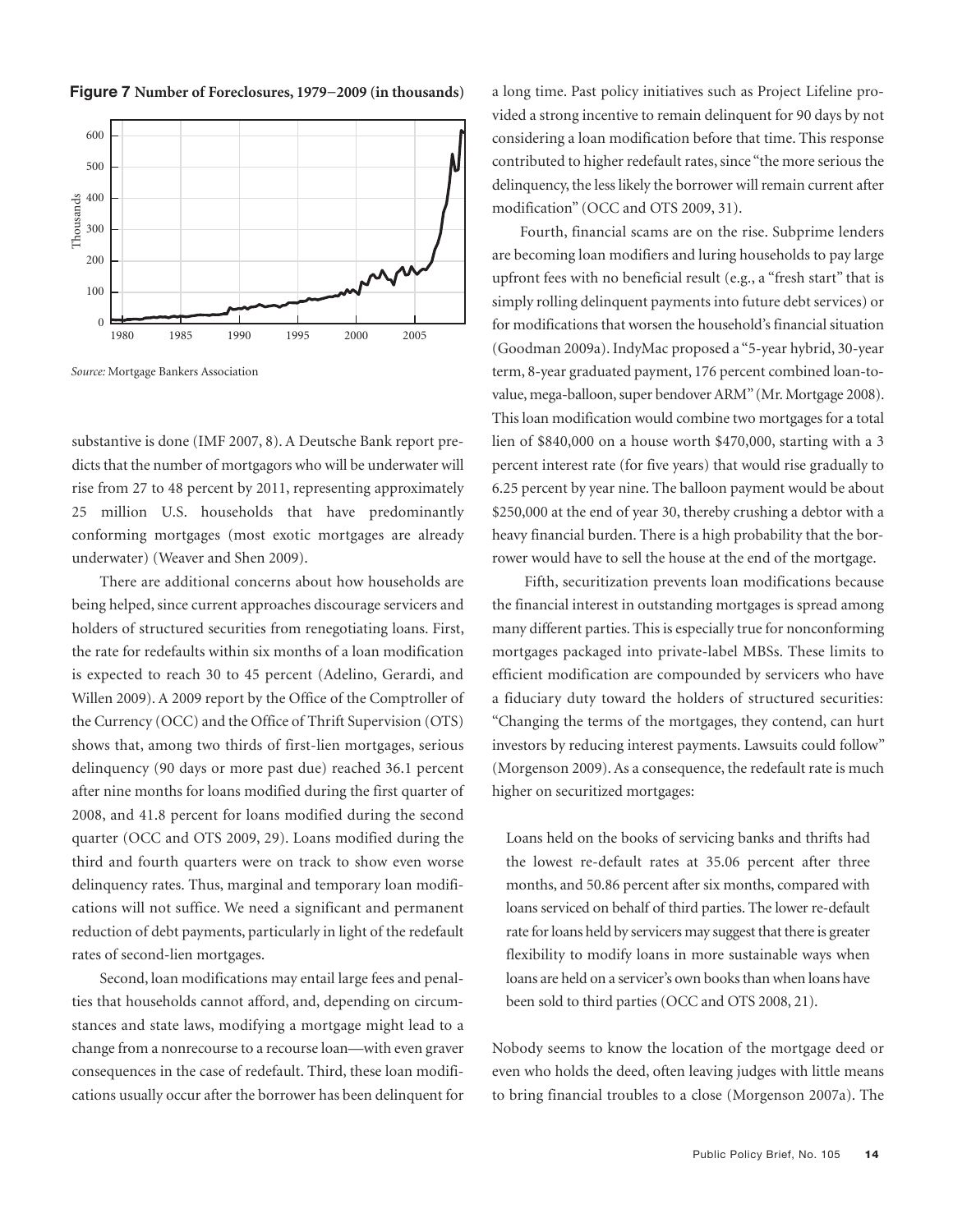practice of foreclosing without the deed became common during the boom, even though it is illegal (Porter 2007).

Sixth, as noted above, servicers have contributed to this problem by providing marginal modifications, charging dubious fees, prematurely foreclosing on properties, and engaging in illegal actions, such as destroying mortgage checks, that have gone unpunished (Porter 2007, Morgenson 2007c). Katherine Porter found unsubstantiated fees and missing documentation for half of the loans she examined, and an Associated Press (2009) report shows that these problems are extensive among servicers helped by MHA. Servicers have an incentive to hold out for a foreclosure rather than renegotiate. Perhaps the real problem is that the financial institutions that created the mess are preventing resolution because it is more profitable, based on the money to be made by squeezing debtors with fees and penalties, to ride out the collapse (Goodman 2009b, UBS 2007).

Mortgage servicers earn revenue in three major ways. First, they receive a fixed fee for each loan.Typical arrangements pay servicers between .25% and 1.375% of the note principal for each loan. Second, servicers earn "float" income from accrued interest between when consumers pay and when those funds are remitted to investors. Third, servicers usually are permitted to retain all, or part, of any default fees, such as late charges, that consumers pay.In thisway, a borrower's default can boost a servicer's profits. A significant fraction of servicers' total revenue comes from retained fee income. Because of this structure, servicers' incentives upon default may not align with investors' incentives. Servicers have incentives to make it difficult for consumers to cure defaults.... Mortgage servicers can exploit consumers' difficulty in recognizing errors or overcharges by failing to provide comprehensible or complete information. In fact, poor service to consumers can actually maximize servicers' profits.(Porter 2007, 5–6)

As discussed above, when the thrifts were destroyed in the 1980s, we transitioned to a new "market-based" home finance model involving independent mortgage brokers, property appraisers, risk raters, title companies, mortgage insurers, credit default swap sellers, mortgage servicers, securitizers, accounting firms, commercial banks, investment banks, and pension funds and other managed money that ultimately held the securities.In this originate-to-distribute model, almost everyone who services the securities lives on fee income rather than on the interest and principal payments related to mortgages. Of course, this is part of the reason why no one bothered to check whether homeowners could afford to make their mortgage payments.

It is also the reason that almost no one in the home finance food chain cares about resolving the mortgage crisis—it is far more profitable if the homeowner cannot or does not make any payment. When payments cease, the mortgage company that services the loan makes the payments, which are then distributed among holders of the securities. In return, the mortgage company collects its normal servicing fee plus late fees amounting to 6 percent of the monthly payment. Late fees alone can amount to 12 percent of the total revenue received by loan servicers. Thus, it is in the interest of mortgage companies to maximize the number of delinquencies, as well as the amount of time that households are delinquent.

When a mortgage is foreclosed, the mortgage servicer has first claim to the revenue from the sale of the house. According to a UBS study, foreclosure can take up to two years, and overall costs—including paying off the servicer—can absorb 90 percent of the revenue from the sale of the house. This is why total losses (borne mostly by the securities holders) are so huge even if home values fall by "only" 30 percent. Thus, mortgage companies actively interfere to ensure that homeowners are unable to renegotiate the terms of their mortgages. According to Peter Goodman (2009b), they prefer "purgatory—neither taking control of houses and selling them, nor modifying loans to give homeowners a break." They and their subsidiaries accumulate late fees and are paid for services such as title searches, insurance policies, appraisals, and legal findings that are recouped upon sale of the property.This explains why current government policies are unable to keep people in their homes. In spite of government offers to pay mortgage companies up to \$4,000 to modify a loan, the companies make more money by driving owners out.

A similar story applies to other sectors in the economy, where financial market participants who helped to create the crisis are subsequently hired as contractors to deal with the fallout. Thus, there is more money to be made from a long and deep crisis. Hence, most of the effort toward solving household debt problems has focused on refinancing and loan modifications rather than on sustaining or improving income and creditworthiness—and the effort has failed miserably.

In addition to its major role in helping the financial sector and its minor role in helping homeowners, the Obama administration and Congress have provided a \$787 billion stimulus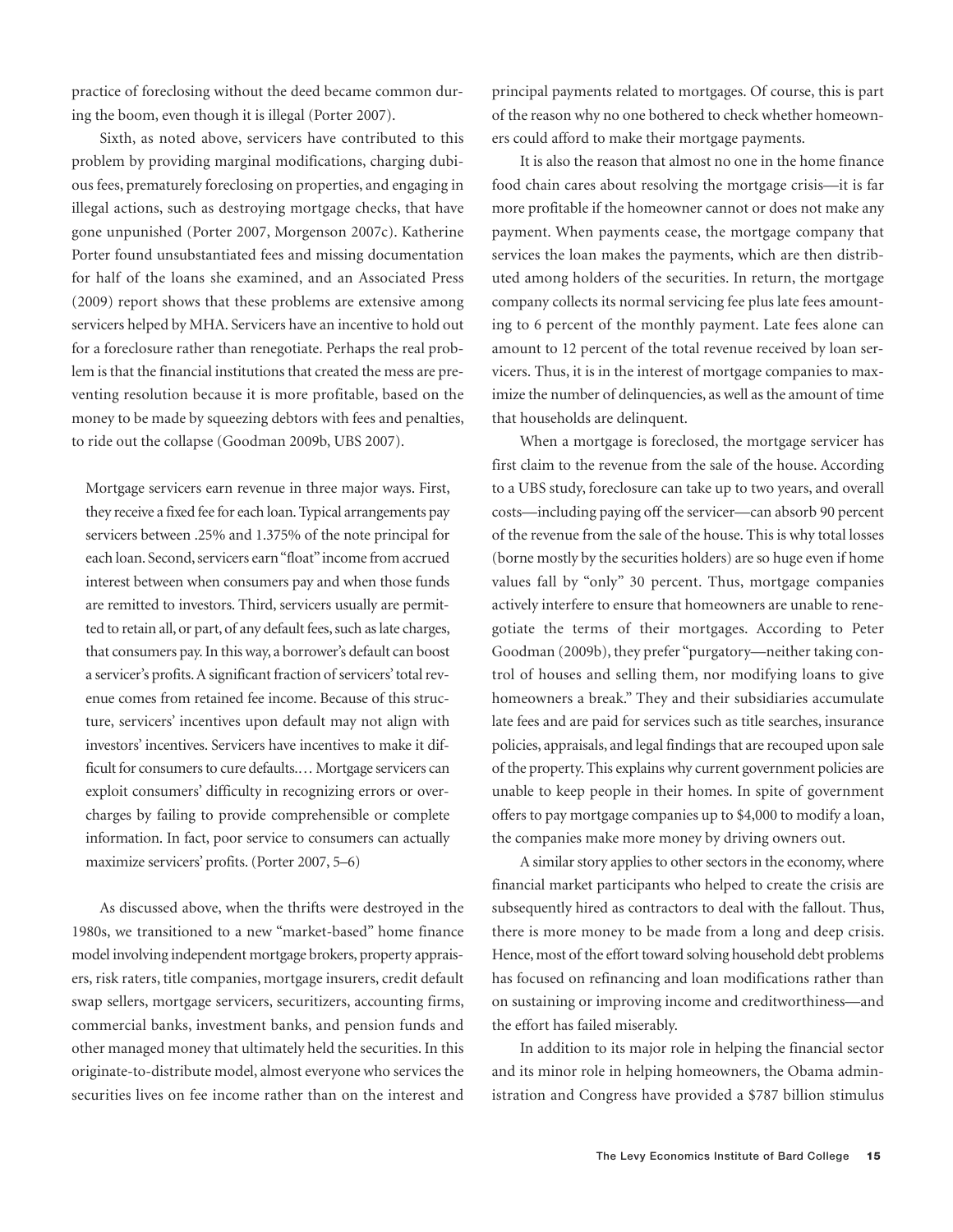package under the American Recovery and Reinvestment Act (ARRA). Approximately \$150 billion is allocated to state and local governments (and unemployment benefits), while \$250 billion is earmarked for households (tax cuts and some social spending) and \$200 billion is to be used for infrastructure.As of May 2009, only 6 percent (\$50 billion) of the stimulus package had been implemented, and almost half of this amount went toward Medicaid costs for state and local governments. The remainder was paid out in Social Security benefits and unemployment compensation for households.

A total of \$80 billion per quarter is to be spent through the end of 2010, an amount that represents approximately 2.25 percent of GDP. However, first-quarter personal income in 2009 fell at an 8 percent pace, while the number of hours worked fell by 7 percent in the second quarter. This indicates that the preliminary GDP numbers (falling at "only" a 1 percent pace) will be revised downward. By the end of summer 2009, the United States had lost about 7 million jobs, versus a gain of 2.5 million new jobs during a normal expansion of the labor force—a total of 9.5 million fewer jobs than at the start of the downturn. President Obama's promise to create three million new jobs (and estimates that the stimulus package will save between 2.5 and 3.5 million jobs) indicates that current efforts are grossly insufficient.

Much of the talk in Washington is about the "unsustainable" budget deficits, so it is unlikely that another stimulus package will be forthcoming.We believe that this response is due in large part to the public's fury toward the government's rescue of Wall Street. In this sense, the financial bailout has crowded out more sensible spending policies.

#### **Alternative Policy**

Using arguments very similar to those made by John Maynard Keynes in the 1930s, the approach taken by the administration has been critiqued very thoroughly by many economists who deny that our problems can be solved by rescuing Wall Street (e.g., James K. Galbraith and William Kurt Black). In addition, Wray 2009 provides a detailed set of policies both for the short run (to deal with the crisis) and for the long run (to build a sustainable economic and financial system).We will not repeat those arguments here. Rather, we will focus in the broadest terms on two issues: how can we stimulate recovery, and how can we put finance into its proper role?

In our view, most administration proposals are fundamentally misguided, since they are based on the twin presumptions that Big Banks face only a liquidity problem and that, if this problem is resolved, the economy will recover. We believe these presumptions are entirely mistaken. The Big Bank problem is insolvency, and these banks should not be saved because they form a barrier to a sustainable recovery. Given a chance, they will resurrect the bubble conditions that led to the current crisis.

The best approach resembles a banking "holiday,"where the largest (19) banking and shadow banking institutions are closed for a brief period so that supervisors can assess the problems including uncovering the claims that the Big Banks have against one another.It is highly likely that such claims represent trillions of dollars of bad assets (e.g., an examination of AIG uncovered such linkages when the government bailout of the company resulted in side payments to the Big Banks and shadow banks). By consolidating the balance sheets of these types of banking institutions and netting out such claims against one another prior to shutting them down, the collateral damage for the other banks and shadow banks, as well as the level of government assistance, will be relatively small. This approach will help to downsize the financial sector and reduce monopoly power. Moving forward, policy should favor small and independent financial institutions.

Greater supervision and regulation of the financial sector is particularly important if we're to stop the practices that brought on the crisis. Based on the absence of regulations in the early 1930s and again in the 1980s, market mechanisms will push management and owners of insolvent institutions to ramp up losses, resulting in massive deflation, bankruptcies, and the destruction of physical assets, in combination with enormously high unemployment. <sup>7</sup> Social unrest will grow, threatening the entire socioeconomic system until the debt structure is simplified.

A more effective way to place the economic process on solid ground is to deal with the underlying cause of the problem: borrowers cannot service their debts. This situation implies sustaining incomes and employment, and, if necessary, drastically modifying the debt-service burden. The boom of the early 2000s (and, more broadly, the growth process since the early 1980s) was based on household borrowing and deficit spending.

There are two key ways to alter this approach to economic growth and stimulate recovery. First, a household's main source of income is employment, which is linked to the state of the economy. Policy can "decouple" this link through countercyclical government employment programs such as those created in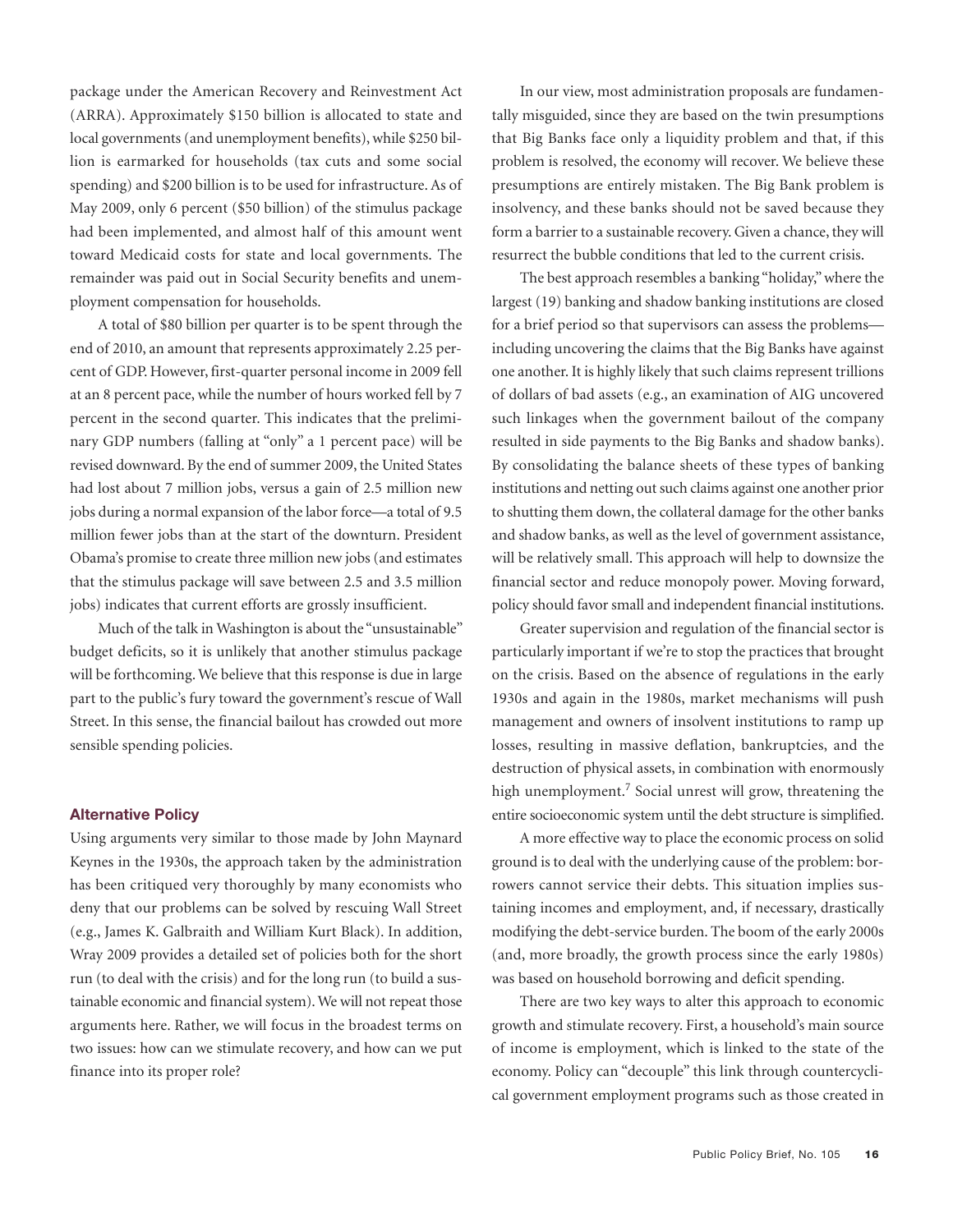**Figure 8 Number of Unemployed, Dissatisfied Underemployed, Marginally Attached, and Discouraged Workers, 1994−2009 (in millions)**



*Source:* Bureau of Labor Statistics

the 1930s under the New Deal. In one case, the Works Progress Administration (WPA) spent \$11 billion in its first six years on construction and conservation projects, and on community service programs, employing eight million workers. Meanwhile, the Civilian Conservation Corps employed 2.75 million workers at a dollar a day to reclaim government land and forests through irrigation, soil enrichment, pest control, tree planting, fire prevention, and other conservation projects; and the National Youth Administration enabled 1.5 million high school students and 600,000 college students to continue their education by providing part-time jobs. By the end of 1934, more than 20 million Americans (one out of six!) were receiving assistance from the "Welfare State."<sup>8</sup>

About 26 million people currently lack a steady full-time job, and this number is climbing rapidly (Figure 8). Meanwhile, the desperately unemployed are swayed by employment scams that promise help for a large upfront fee (Richmond 2009).Government employment programs would automatically resolve this kind of unemployment in the absence of private sector hiring.And, in an economic upswing, the private sector would subsequently hire workers out of the government programs. This would strengthen the automatic stabilizer effect of these programs, since spending would be countercyclical.

These federal jobs programs should be permanent, since 10 to 15 million people are unemployed or underemployed during the best of times. In addition, these programs could be structured to pay a living wage tied to productivity gains, which would help to restore the purchasing power of households after 35 years of stagnant real wages. The growth process would be sound financially, as consumption would grow in tandem with real wages (and with productivity to avoid inflation).

Employment guarantees, however, are not enough to deal with the current crisis, since households have accumulated debt well beyond their means and government employment programs would pay, on average, lower wages than many households previously earned. As a result, the jobs programs provide only partial relief of the debt problem, and a need for loan modifications combined with simpler and less costly bankruptcy proceedings. Based on past solutions, some economists have suggested a "debt" jubilee"—the cancellation of household sector debt—and credit card companies have begun to use this approach (Streitfeld 2009).We believe that the government should provide incentives to encourage more financial companies to follow suit.

If borrowers meet their payments, lenders will return to profitability and some of the securitization processes will be revived. It may be time to reform the financial system by reducing the trade-and-fee-driven financial sector, but such a reform was not suggested by the 2009 Department of Treasury Report, which is mostly a copy of the 2008 Paulson Report. What is needed is a return toward term lending by regulated financial institutions that hold loans and a restoration of incentives to engage in proper underwriting. <sup>9</sup> (Tymoigne 2009b provides a detailed critique of recent proposals for financial reform.)

One specific problem with the current crisis is that it involves highly desirable long-term physical assets: homes. Traditionally, debt problems are dealt with by the liquidation or destruction of borrower assets. Given the high desirability of homes, however, there should be an alternative method of dealing with excess supply. Several economists, such as Warren Mosler (2009) and Dean Baker (2009), have already provided a solution to this problem. The government would simplify the foreclosure process and stand ready to buy the homes of distressed mortgagors at current market value or the value of the mortgage, whichever is less. This would allow the homeowner to lease the property at a fair rental price, with an option to buy it back after two years at the prevailing market price. This approach would not only deal with the excess supply of homes (and put a floor under home prices) but also help households to restructure their finances while remaining in their homes (a small step in this direction was made recently; see Merle 2009).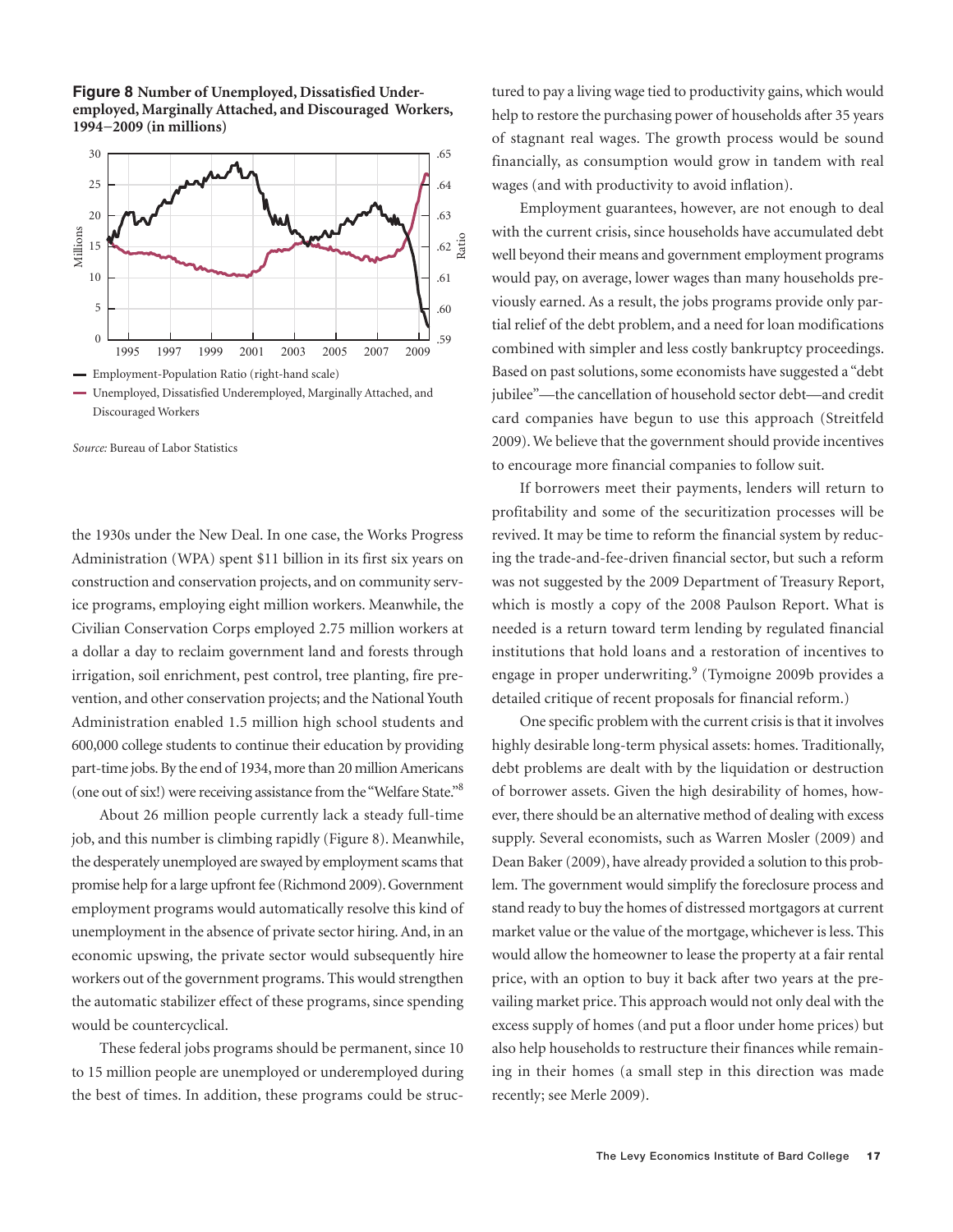We need to modify significantly the principal and interest owed, so that debt servicing becomes possible through the normal funding of homeowners (i.e., income) *for the length of the loan* (meaning, for example, no balloon or teaser payments). The amount owed should also be modified to account for large negative equities held by some homeowners. In addition, modifications should not assume that home sales would be the normal means of servicing mortgages in the future.

Data show that the redefault rate is considerably lower when modification involves lowering monthly payments by 20 percent or more (e.g., an over-60-days delinquency rate of 37.6 percent after 12 months, compared to 58.8 percent without any change in debt payment [OCC and OTS 2009, 32]). However, such payment modifications do not go far enough, since they may include future balloon payments or other cost hikes. In addition, all mortgages (prime and nonprime) that have unsustainable terms must be modified, even if borrowers are not currently delinquent.

A major increase in government spending is the only way to smooth the deleveraging process.As opposed to new money, part of the \$20-plus trillion committed to help the financial sector could be reallocated to finance the programs outlined above. In any case, the size of the budget deficit is really a red herring, since a sovereign government can always afford to buy what is for sale—whether unemployed labor, real estate, or toxic financial assets. And it is not clear that the spending proposed here will increase the budget deficit, which already exceeds \$1 trillion per year *before the stimulus package has fully kicked in*. (This is because the budget deficit is determined endogenously for the most part.)

There are two ways to obtain large budget deficits: the "ugly" way and the "virtuous" way. We have used the first, destroying tax revenue caused by a collapsing private sector (much as Japan did during its lost decade). The virtuous path is through the application of more aggressive fiscal stimulus that turns the private sector around and begins to produce more tax revenue, so that large deficits are short-lived. If we continue down the ugly path and robust recovery does not begin for many years, there will also be large budget deficits for many years.While that outcome does not worry us (in the sense that it cannot make our sovereign government insolvent), the outcome in terms of job losses and real suffering of the population does. Thus, it is better to spend on a much bigger scale now in order to create jobs and rekindle private sector growth. If we do that, the budget deficit will shrink and GDP will grow,while government debt- and deficit-to-GDP rates will fall.

#### **Notes**

- 1. Of course, one may argue that these assets always were hot potatoes. Loans are illiquid even with securitization. Asset-backed securities (which are securities issued by specialpurpose entities that are backed by illiquid claims) have been somewhat more liquid, but many of these still entail a buy-and-hold strategy because of very thin markets (Tymoigne 2009c).
- 2. By identity, the government deficit equals the nongovernment surplus. If the U.S. private sector rebuilds its balance sheet by spending less than its income, the government has to spend more than its tax revenue. The only other possibility is that the rest of the world spends massively—letting the United States run a current account surplus—but that situation is highly implausible.
- 3. See Galbraith (1997, 70). Bernard Baruch presaged Greenspan's cheerleading forthe 1990s New Economy boom when he said in June 1929, "The economic condition of the world seems on the verge of a great forward movement."
- 4. Greenspan might have been channeling the ghost of Princeton professor Joseph Stagg Lawrence, who remarked in the summer of 1929: "The consensus of judgment of the millions whose valuations function on that admirable market, the Stock Exchange, is that stocks are not at present over-valued.… Where is that group of men with the allembracing wisdom which will entitle them to veto the judgment of this intelligent multitude?" (Galbraith 1997, 70). The inability of economists to foresee crisis is well known, but what is less recognized is their inability to face up to crises even when they are under way. As Galbraith notes, in November 1929, the Harvard Economic Society (comprising the university's more conservative economics faculty) announced,"Asevere depression like that of 1920–21 is outside the range of possibility. We are not facing protracted liquidation" (Galbraith 1997, 71). He goes on to note that the Society reiterated this view over the course of the Great Depression, until it was itself liquidated.
- 5. They would of course still be somewhat procyclical, since the demand for loans as well as creditworthiness moves with the cycle. But they would not be forced to sell off their loans simply because asset prices were falling; so long as firms and households would eventually recover sufficiently to service debt, the loans could be retained and marked to original value.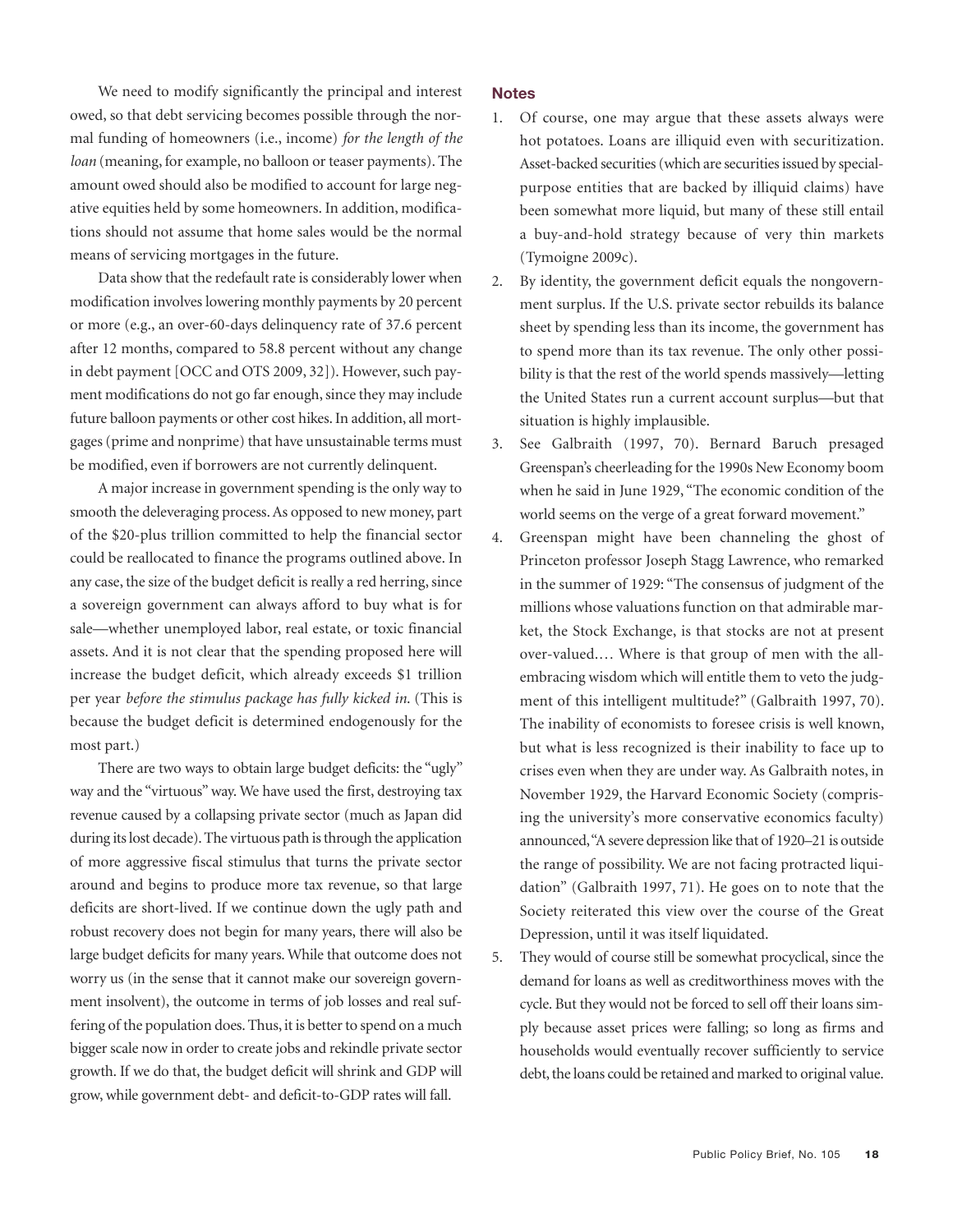- 6. SIGTARP recently released a report on the use of funds by financial institutions that used TARP funds; see SIGTARP 2009b.
- 7. From 1929 to 1931, those deflationary market mechanisms were reinforced by recessive fiscal and monetary policies based on the principle that government should get out of the way. In addition, fiscal and monetary policies were constrained by the need to maintain the exchange rate between the dollar and gold.
- 8. During the Great Depression, "the government hired about 60 per cent of the unemployed in public works and conservation projects that planted a billion trees, saved the whooping crane, modernized rural America, and built such diverse projects as the Cathedral of Learning in Pittsburgh, the Montana state capitol, much of the Chicago lakefront, New York's Lincoln Tunnel and Triborough Bridge complex, the Tennessee Valley Authority, and the aircraft carriers Enterprise and Yorktown" (Auerback 2009, 4). It also built or renovated 2,500 hospitals, 45,000 schools, 13,000 parks and playgrounds, 7,800 bridges, 700,000 miles of roads, and a thousand airfields. And it employed 50,000 teachers, rebuilt the country's entire rural school system, and hired 3,000 writers, musicians, sculptors, and painters, including Willem de Kooning and Jackson Pollock. The late Hyman P. Minsky worked in the WPA as a young economist, estimating Cobb-Douglas production functions for the future Senator Paul Douglas (Auerback 2009; NRPB 1942, 342–43, notes 4, 5, 8).
- 9. Recent proposals to make the Federal Reserve the primary regulator of financial stability are misplaced, since the task would be given mainly to economists (most of whom believe in the neutrality of money and have a weak understanding of finance and accounting issues), and since the Fed has a poor track record in terms of handling financial stability issues. Substantial modifications to the Fed structure and its analytical framework would have to be implemented before it could become an effective financial stability regulator (Tymoigne 2009a).

#### **References**

Adelino, M., K. Gerardi, and P. S. Willen. 2009. "Why Don't Lenders Renegotiate More Mortgages? Redefaults, Selfcures, and Securitization." Public Policy Discussion Paper No. 09-4. Federal Reserve Bank of Boston. July.

Adrian, T. and H. S. Shin. 2009. "The Shadow Banking System: Implications for Financial Regulation." Staff Report No. 382. Federal Reserve Bank of New York. July.

Associated Press. 2009. "AP IMPACT: Gov't Mortgage Partners Sued for Abuses." *The New York Times*, August 5.

- Auerback, M. 2009. "Time for a New'New Deal.'" The Big Picture Blog, comment posted February 28, www.ritholtz.com/blog/2009/02/time-for-a-new- %E2%80%9Cnew-deal%E2%80%9D/.
- Baker, D. 2009. "How to Solve the Housing Crisis."*Guardian*, July 27.
- Bansal, M. 2009. "Make Your Own Opinion about Commercial Real Estate." Thoughts on Markets and Economy Blog, comment posted August 2, http://marketsandeconomy. wordpress.com/2009/08/02/make-your-own-opinionabout-commercial-real-estate/.
- Black, W. K. 2005. *The Best Way to Rob a Bank Is to Own One: How Corporate Executives and Politicians Looted the S&L Industry*. Austin: University of Texas Press.
- Carter, S. B., et al., eds. 2006. *The Historical Statistics of the United States: Earliest Times to the Present.* Millennial Edition. New York: Cambridge University Press.
- Galbraith, James K. 2009a. "No Return to Normal: Why the Economic Crisis, and Its Solution, Are Bigger than You Think." *Washington Monthly*, March/April.
- ———. 2009b. Statement before the Committee on Financial Services, U.S. House of Representatives, Hearings on the Conduct of Monetary Policy, February 26. www.house.gov/ apps/list/hearing/financialsvcs\_dem/galbraith022609.pdf.
- Galbraith, John K. 1997. *The Great Crash*. NewYork: Mariner Books.
- Goodman, P. S. 2009a. "Subprime Brokers Back as Dubious Loan Fixers." *The New York Times*, July 20.
- ———. 2009b. "Lucrative Fees May Deter Efforts to Alter Loans." *The New York Times*, July 29.
- International Monetary Fund (IMF). 2007. "Financial Market Turbulence: Causes, Consequences, and Policies." Global Financial Stability Report. Washington, D.C.: IMF. October.

———. 2008. *Global Financial Stability Report*. Washington, D.C.: IMF.

Merle, R. 2009. "Administration Weighs More Foreclosure Aid: Homes Could Be Rented under Proposal." *The Washington Post*, July 17.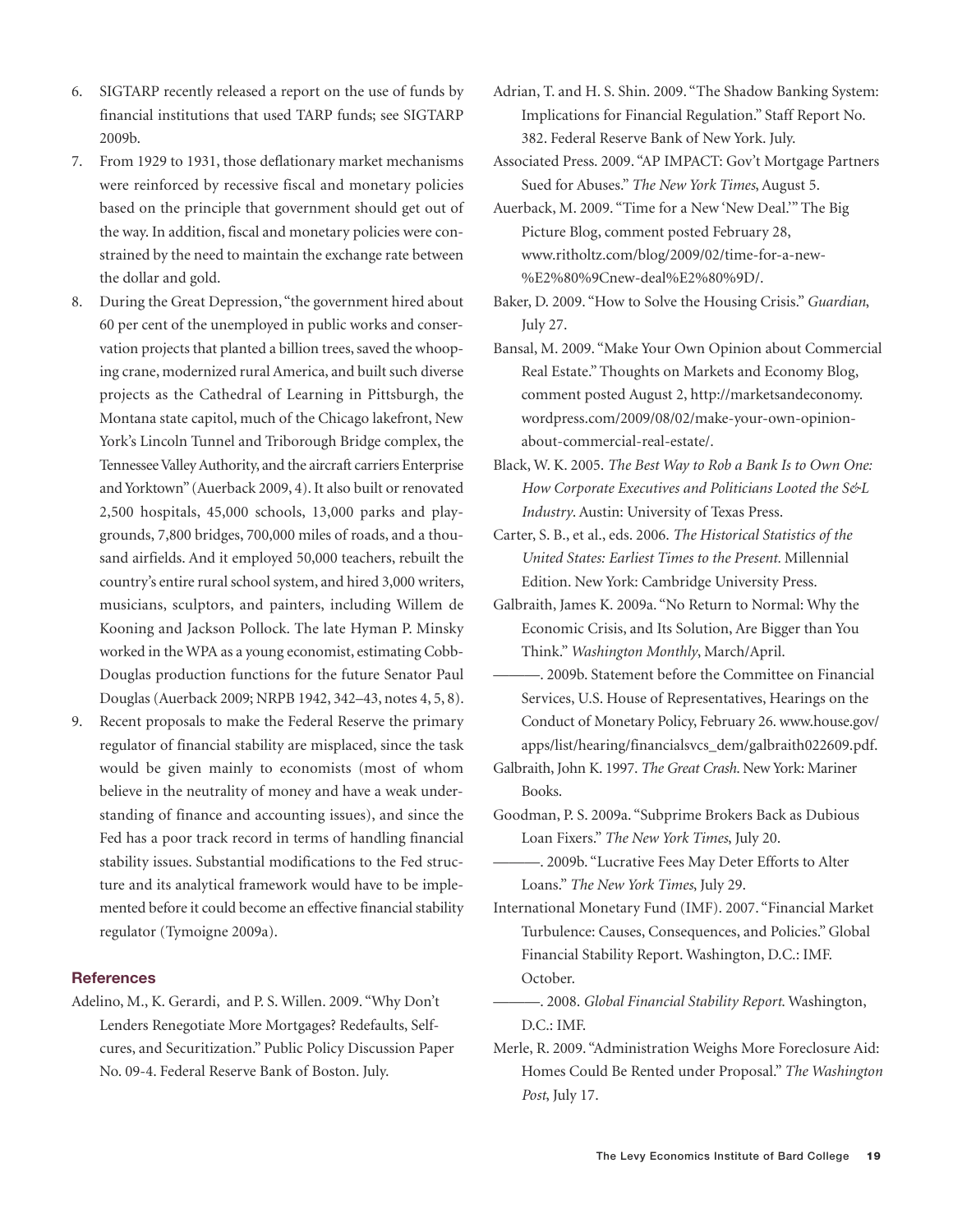Minsky, H. P. 2008. "Securitization." Policy Note 2008/2. Annandale-on-Hudson, N.Y.: The Levy Economics Institute. June.

- Morgenson, G. 2007a. "Judge Demands Documentation in Foreclosure." *The New York Times*, November 17.
- ———. 2007b. "Creative Loans, Creative Compensation." *The New York Times*, November 18.
- ———. 2007c. "Dubious Fees Hit Borrowers in Foreclosures." *The New York Times*, November 6.
- ———. 2009. "A Reality Check on Mortgage Modification." *The New York Times*, April 25.
- Morgenson, G., and D.Van Natta Jr. 2009. "During Crisis, Paulson's Calls to Goldman Posed Ethics Test." *The New York Times*, August 8.
- Mosler, W. 2009. "Mosler Housing Proposal." Mosler 2012 Blog. http://mosler2012.com/?page\_id=211.
- Mr. Mortgage. 2008. "Actual IndyMac (Exotic) Loan Modification." December 3.
- National Resources Planning Board (NRPB). 1942. *Security, Work, and Relief Policies*. Report of the Committee on Long-Range Work and Relief Policies to the National Resources Planning Board. Washington, D.C.: U.S. Government Printing Office.
- Office of the Comptroller of the Currency and Office of Thrift Supervision (OCC and OTS). 2008. *OCC and OTS Mortgage Metrics Report*, Third Quarter 2008.
- ———. 2009. *OCC and OTS Mortgage Metrics Report*, First Quarter 2009.
- Office of the Special Inspector General for the Troubled Asset Relief Program (SIGTARP). 2009a. *July Report*. Washington, D.C.: Office of the SIGTARP.
	- ———. 2009b. "SIGTARP Survey Demonstrates That Banks Can Provide Meaningful Information on Their Use of TARP Funds."Audit Report No. SIGTARP-09-001, July 20. Washington D.C.: Office of the SIGTARP.
- Porter, K. M. 2007. "Misbehavior and Mistake in Bankruptcy Mortgage Claims." Legal Studies Research Paper No. 07- 29. Iowa City: University of Iowa.
- Richmond, R. 2009. "Online Scammers Prey on the Jobless." *The New York Times*, August 5.
- Scheer, R. 2009. "'Government Sachs' Strikes Gold ... Again." *TruthOut*, July 14.
- Streitfeld, D. 2009. "Credit Bailout: Issuers Slashing Card Balances." *The New York Times*, June 16.
- Tymoigne, É. 2009a. *Central Banking Asset Prices and Financial Fragility*. New York: Routledge.
- ———. 2009b. "A Critical Assessment of Seven Reports on Financial Reform: A Minskyan Perspective. Working Paper No. 574. Annandale-on-Hudson, N.Y.: The Levy Economics Institute. August.
- ———. 2009c. "Securitization, Deregulation, Economic Stability, and Financial Crisis."Working Paper No. 573. Annandale-on-Hudson, N.Y.: The Levy Economics Institute. August.
- UBS Investment Research. 2007. *Investment Strategist*, November 27.
- U.S. Census Bureau. 1975. *Historical Statistics of the United States, Colonial Times to 1970*. Bicentennial Edition; Vols. I–II. Washington, D.C.: U.S. Government Printing Office.
- U.S. Congressional Oversight Panel (USCOP). 2009a. *April Oversight Report*. Washington, D.C.: USCOP.
- ———. 2009b. *May Oversight Report*.Washington, D.C.: USCOP.
- U.S. Department of the Treasury (USDT). 2009. Making Home Affordable Program: Servicer Performance Report through July 2009. www.treas.gov/press/releases/docs/ MHA\_public\_report.pdf.
- Weaver, K. and Y. Shen. 2009. "Drowning in Debt—A Look at 'Underwater' Homeowners." Deutsche Bank Securitization Report, August 5.
- Wray, L. R. 2007. "Lessons from the Subprime Meltdown." Working Paper No. 522. Annandale-on-Hudson, N.Y.: The Levy Economics Institute. December.
- ———. 2009. "The Return of Big Government: Policy Advice for President Obama." Public Policy Brief No. 99. Annandale-on-Hudson, N.Y.: The Levy Economics Institute.